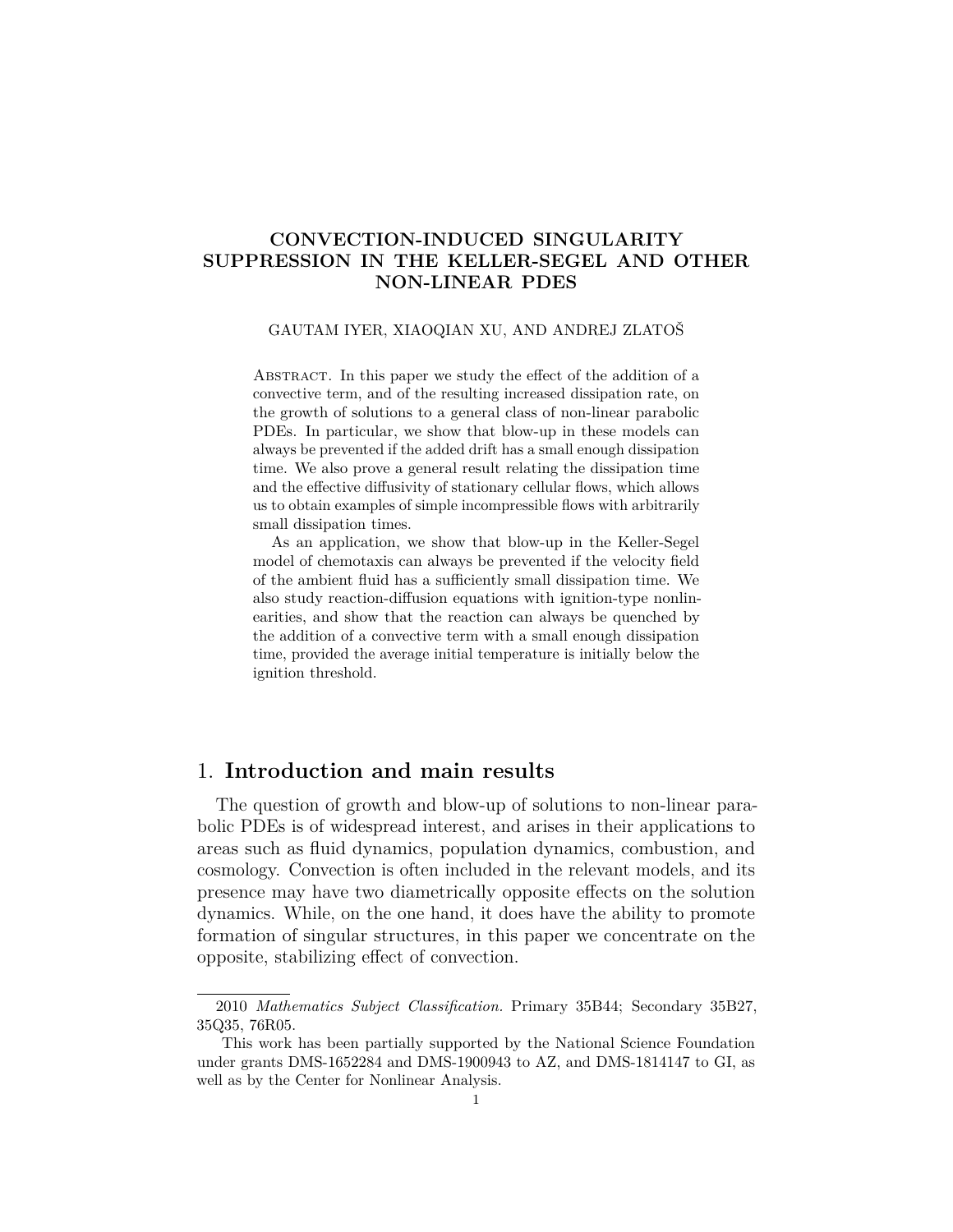#### 2 IYER, XU, AND ZLATOŠ

The ability of strong (incompressible) drifts to slow down growth of solutions to non-linear PDEs, and even prevent their blow-up, has been studied by many authors (see for instance [\[FKR06,](#page-23-0) [BKNR10,](#page-22-0) [KX16,](#page-24-0) [BH17,](#page-22-1)[He18,](#page-23-1)[HT19\]](#page-23-2)). Many of the results focus on the study of special convective motions with certain mixing properties, and their ability to prevent singularity formation in specific models. While such flows are good candidates for this purpose, there are various other (often much simpler) flows that can be used to control singularities.

Indeed, our first main result shows that addition of flows that simply enhance dissipation to a certain degree is sufficient to keep solutions regular. This, of course, includes many strong mixing flows, whose dissipation-enhancing properties have recently been studied (see, e.g., [\[CKRZ08,](#page-22-2)[Zla10,](#page-24-1)[CZDE18,](#page-22-3)[FI19\]](#page-23-3)). But our results apply to general flows, and the simplicity of the relevant hypotheses allows us to apply them to a wide class of non-linear parabolic PDEs.

**Suppression of blow-up in general non-linear PDEs.** In order to keep the presentation simple, we restrict our attention to the spatially periodic setting. We hence study the PDE

<span id="page-1-0"></span>(1.1) 
$$
\partial_t \theta + u \cdot \nabla \theta = \Delta \theta + N(\theta)
$$

on the *d*-dimensional torus  $\mathbb{T}^d$  and with initial data  $\theta_0 \in L_0^2(\mathbb{T}^d)$ , where *L p*  $L^p(\mathbb{T}^d)$  is the space of all mean-zero functions in  $L^p(\mathbb{T}^d)$ . The velocity *u* in the convection term is a prescribed (i.e. independent of  $\theta$ ) timedependent Lipschitz divergence-free vector field. The non-linear operator  $N: H^1(\mathbb{T}^d) \to L_0^2(\mathbb{T}^d)$  is measurable, and its target space being  $L_0^2(\mathbb{T}^d)$ means that solutions to [\(1.1\)](#page-1-0) remain mean-zero. Finally, *N* satisfies the following crucial hypotheses:

<span id="page-1-1"></span>(H1) There exists  $\varepsilon_0 \in (0,1]$  and an increasing continuous function  $F: [0, \infty) \to [0, \infty)$  such that for every  $\varphi \in H^1(\mathbb{T}^d)$  we have

$$
\left| \int_{\mathbb{T}^d} \varphi N(\varphi) \, dx \right| \leqslant (1 - \varepsilon_0) \|\nabla \varphi\|_{L^2}^2 + F(\|\varphi\|_{L^2}).
$$

<span id="page-1-2"></span>(H2) There exists  $C_0 < \infty$  and an increasing continuous function  $G: [0, \infty) \to [0, \infty)$  such that for every  $\varphi \in H^1(\mathbb{T}^d)$  we have

$$
||N(\varphi)||_{L^2} \leq C_0 ||\nabla \varphi||_{L^2}^2 + G(||\varphi||_{L^2}).
$$

Under hypotheses  $(H1)-(H2)$  $(H1)-(H2)$ , our main result shows that for any mean-zero initial data  $\theta_0$ , the corresponding solution to [\(1.1\)](#page-1-0) is uniformly bounded in  $L^2(\mathbb{T}^d)$  on its time interval of existence, provided the *dissipation time* of *u* is sufficiently small. The latter is a measure of the dissipation rate enhancement provided by the convection term, defined as follows (see also [\[FW03,](#page-23-4)[Zla10,](#page-24-1)[FI19\]](#page-23-3)).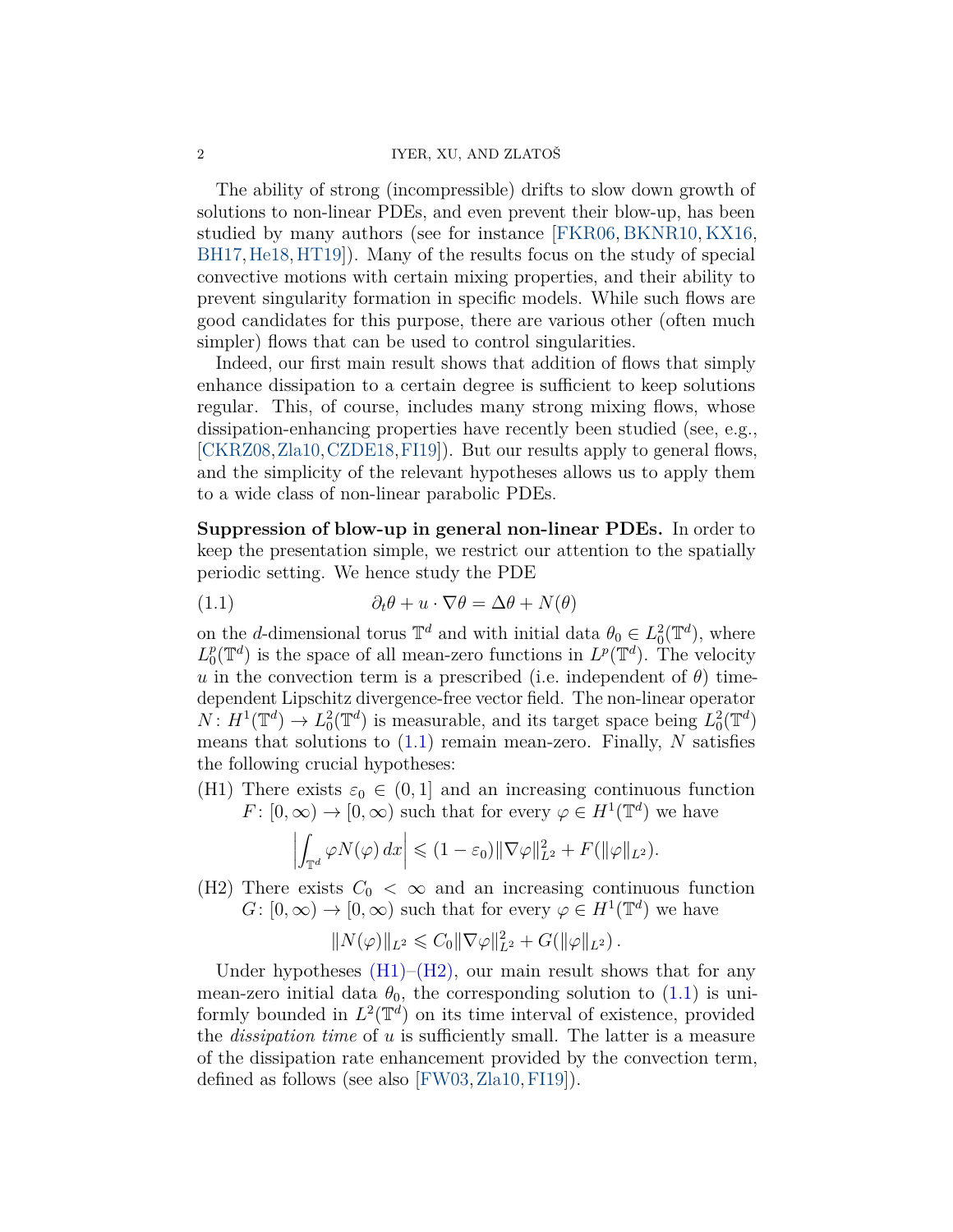**Definition 1.1.** Let  $u \in L^{\infty}((0, \infty) \times \mathbb{T}^d)$  be a divergence-free vector field, and let  $S_{s,t}$  be the solution operator to the advection-diffusion equation

$$
(1.2) \t\t \t\t \partial_t \varphi + u \cdot \nabla \varphi = \Delta \varphi
$$

on  $(0, \infty) \times \mathbb{T}^d$ . That is,  $\varphi_t \stackrel{\text{def}}{=} \mathcal{S}_{s,t} f$  solves  $(1.2)$  with initial data  $\varphi_s = f$ . The *dissipation time* of *u* is

<span id="page-2-0"></span>
$$
\tau_*(u) \stackrel{\text{def}}{=} \inf \left\{ t \geqslant 0 \; \middle\vert \; \|\mathcal{S}_{s,s+t}\|_{L^2_0 \to L^2_0} \leqslant \frac{1}{2} \text{ for all } s \geqslant 0 \right\}.
$$

Here, and throughout this paper,  $\varphi_t \stackrel{\text{def}}{=} \varphi(t, \cdot)$  denotes the slice of the function  $\varphi$  at time *t*. Note also that since the  $L^2$ -norm of solutions to [\(1.2\)](#page-2-0) is non-decreasing,  $\|\mathcal{S}_{s,s+t}\|_{L^2_0 \to L^2_0} \leq \frac{1}{2}$  $\frac{1}{2}$  implies  $\|\mathcal{S}_{s,s+t'}\|_{L^2_0\to L^2_0} \leq \frac{1}{2}$ 2 for all  $t' \geq t$ .

We can now state our first main result. Recall that  $\theta$  satisfying [\(1.3\)](#page-2-1) is a *mild solution* to [\(1.1\)](#page-1-0) with initial data  $\theta_0$  if

$$
\theta_t = \mathcal{S}_{0,t}\theta_0 + \int_0^t \mathcal{S}_{s,t} N(\theta_s) ds.
$$

We note that mild solutions are also weak (see Section [2](#page-7-0) below).

<span id="page-2-3"></span>**Theorem 1.2.** *Assume that N satisfies hypotheses [\(H1\)](#page-1-1)[–\(H2\)](#page-1-2) and*

<span id="page-2-1"></span>(1.3) 
$$
\theta \in L^2_{loc}((0,T),H^1(\mathbb{T}^d)) \cap C([0,T),L^2_0(\mathbb{T}^d))
$$

*is a mild solution to* [\(1.1\)](#page-1-0) *with*  $u \in L^{\infty}((0, \infty) \times \mathbb{T}^d)$  *a divergence-free vector field. There is*  $\tau_0 = \tau_0(\|\theta_0\|_{L^2}, N)$  *such that if*  $\tau_*(u) \leq \tau_0$ *, then* 

<span id="page-2-2"></span>
$$
\sup_{t\in[0,T)} \|\theta_t\|_{L^2} \leq 2\|\theta_0\|_{L^2} + 1.
$$

*If the functions F and G from hypotheses [\(H1\)](#page-1-1) and [\(H2\)](#page-1-2) also satisfy*

(1.4) 
$$
\limsup_{y \to 0^+} \frac{\sqrt{F(y)} + G(y)}{y} < \infty
$$

*and*  $T = \infty$ *, then*  $\|\theta_t\|_{L^2} \to 0$  *exponentially as*  $t \to \infty$ *.* 

*Remark.* While [\(1.4\)](#page-2-2) guarantees  $N(0) = 0$ , [\(H1\)](#page-1-1)[–\(H2\)](#page-1-2) alone do not. One therefore cannot expect  $\lim_{t\to\infty} \theta_t = 0$  in general without assuming [\(1.4\)](#page-2-2).

We note that the time  $\tau_0$  can be computed explicitly in terms of *F*, *G*,  $C_0$ ,  $\varepsilon_0$  and  $\|\theta_0\|_{L^2}$ . It is given by  $T_0(\|\theta_0\|_{L^2})$  from Proposition [2.1](#page-7-1) below for the first claim, and by  $T_1(||\theta_0||_{L^2})$  from Proposition [2.2](#page-7-2) below for the second claim. A lower bound on the exponential decay rate when [\(1.4\)](#page-2-2) holds can also be obtained from Proposition [2.2,](#page-7-2) and is discussed in Remark [2.3](#page-8-0) below.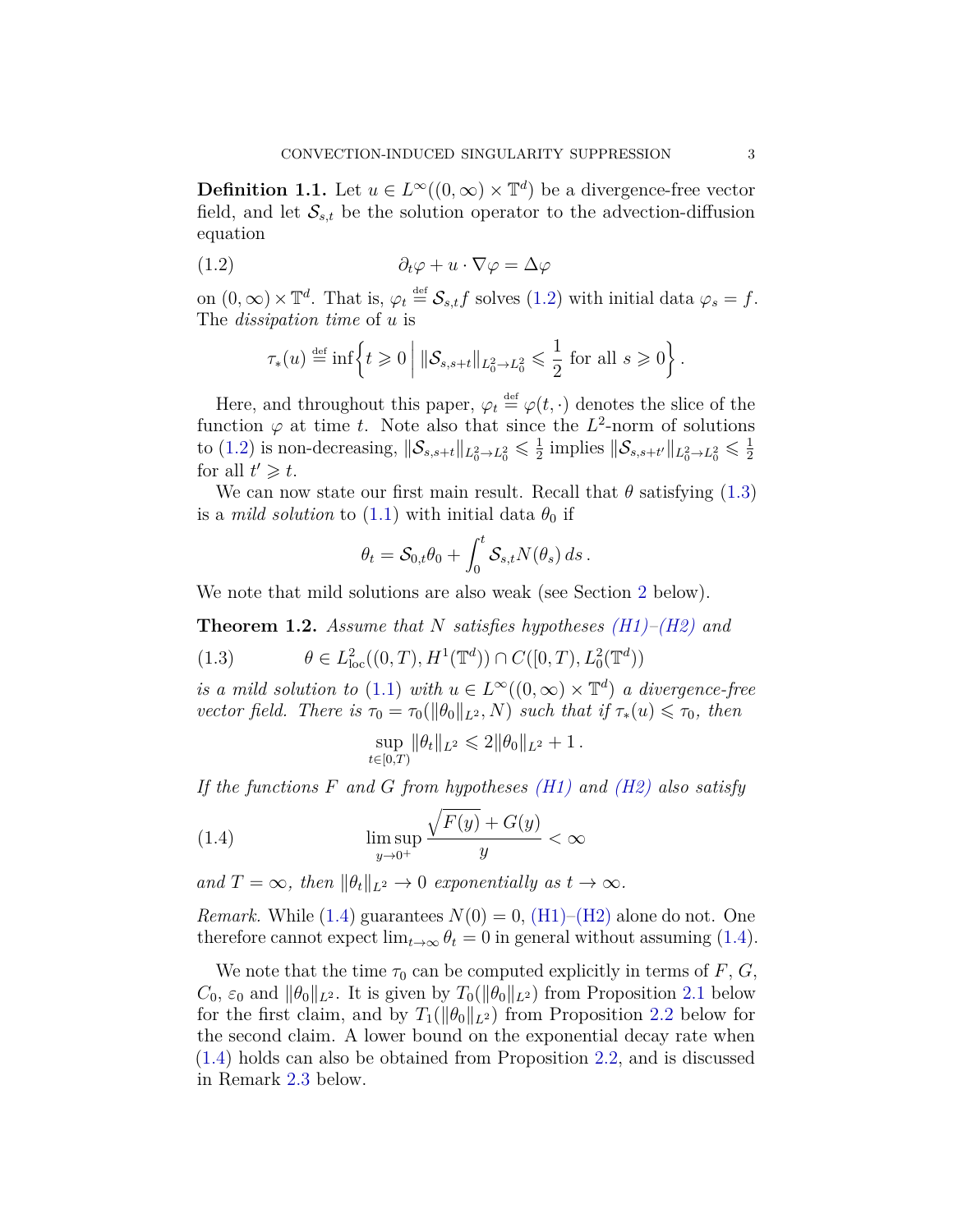Finally, this result and its proof easily extend to the PDEs obtained from [\(1.1\)](#page-1-0) and [\(1.2\)](#page-2-0) by replacing  $\Delta$  by  $-(-\Delta)^\gamma$  for some  $\gamma > 0$ , after one also replaces all  $\dot{H}^{\pm 1}(\mathbb{T}^d)$ -norms by  $\dot{H}^{\pm \gamma}(\mathbb{T}^d)$ -norms, including  $\|\nabla \varphi\|_{L^2}$ by  $\|(-\Delta)^{\gamma/2}\varphi\|_{L^2}$  in [\(H1\)](#page-1-1) and [\(H2\).](#page-1-2)

**Cellular flows with small dissipation times.** In order to apply Theorem [1.2,](#page-2-3) we need to construct flows with arbitrarily small dissipation times. One construction of such flows is through appropriate rescaling of mixing flows. Indeed, the action of mixing flows transfers energy from lower to higher frequencies; the faster this happens, the faster solutions to [\(1.2\)](#page-2-0) dissipate energy and the smaller  $\tau_*(u)$  becomes. This principle has previously been used to obtain rigorous bounds on the dissipation time. In [\[CKRZ08\]](#page-22-2) (see also [\[BHN05,](#page-22-4)[KSZ08\]](#page-24-2)) the authors show that for time-independent velocity fields  $u = u(x)$  we have  $\lim_{A\to\infty} \tau_*(Au) = 0$  if and only if the operator  $u \cdot \nabla$  on  $\mathbb{T}^d$  has no eigenfunctions in  $H^1(\mathbb{T}^d)$  other than constants. In particular, if the flow of *u* is weakly mixing (i.e., the spectrum of  $u \cdot \nabla$  is continuous), then  $\tau_*(Au)$  must vanish as the flow amplitude  $A \to \infty$ . Moreover, in [\[FI19,](#page-23-3) [CZDE18\]](#page-22-3) the authors obtain explicit bounds on  $\tau_*(u)$  from the (appropriately defined) *mixing rate* of *u*. As a result, if *u* generates an exponentially mixing flow, then  $\tau_*(Au(At, \cdot)) \leq \frac{c}{4}$  $\frac{c}{A}(\ln A)^2$  for some constant  $c > 0$ .

The disadvantage of constructing flows with small dissipation times in this manner is that known examples of strongly mixing flows are either quite complicated or not very regular (see for instance [\[CKRZ08,](#page-22-2) [YZ17,](#page-24-3)[EZ19,](#page-23-5) [ACM19\]](#page-22-5)). There are, however, many flows that are far from mixing in any sense but still have small dissipation times. While these times cannot vanish as the amplitude of the flow is increased, such flows are still sufficient for our purposes.

Here we construct flows with arbitrarily small dissipation times by rescaling a general class of smooth (time-independent) cellular flows. A prototypical example of a 2D cellular flow is given by

<span id="page-3-0"></span>
$$
(1.5) \ \ u(x) = \nabla^{\perp} \sin(2\pi x_1) \sin(2\pi x_2) = 2\pi \left( \frac{-\sin(2\pi x_1)\cos(2\pi x_2)}{\cos(2\pi x_1)\sin(2\pi x_2)} \right).
$$

In two dimensions, all cellular flows have closed trajectories and are therefore not mixing.

Nevertheless, we will show that by rescaling both the cell size and the flow amplitude, the dissipation time of such flows can be made arbitrarily small. We will achieve this by establishing a relation between their dissipation time and their (direction-dependent) *effective diffusivity*. The latter, denoted  $D_e(u)$  for any  $e \in \mathbb{S}^{d-1}$ , is the asymptotic long-time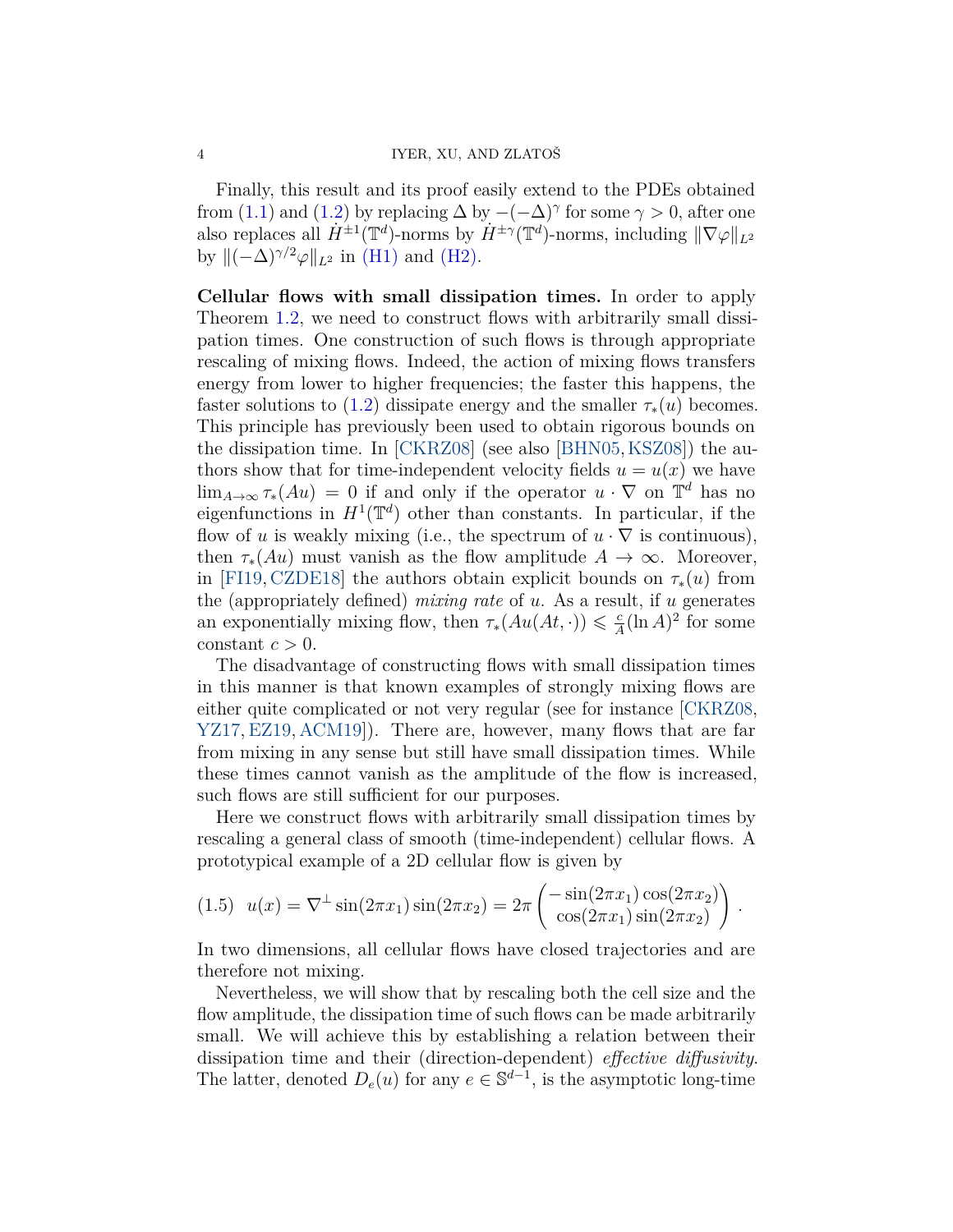mean square displacement in direction *e* of the stochastic process on  $\mathbb{R}^d$  associated to the operator  $\Delta - u \cdot \nabla$ , normalized by the factor  $\frac{1}{2t}$  (a precise definition can be found at beginning of Section [5](#page-16-0) below). If we let  $D(u) \stackrel{\text{def}}{=} \min\{D_{e_1}(u), \ldots, D_{e_n}(u)\}\$ be the minimum of the effective diffusivities of the flow *u* in each of the coordinate directions, then we have the following result.

<span id="page-4-0"></span>**Theorem 1.3.** For each  $n \in \mathbb{N}$ , let  $u_n \in W^{1,\infty}(\mathbb{T}^d)$  be a mean-zero *divergence-free vector field that is symmetric in all coordinates (i.e., it satisfies* [\(5.5\)](#page-19-0) *below).* If  $\lim_{n\to\infty} D(u_n) = \infty$ , then there exists  $\nu_n \in \mathbb{N}$ such that the rescaled velocity fields  $v_n(x) \stackrel{\text{def}}{=} -v_n u_n(\nu_n x)$  on  $\mathbb{T}^d$  satisfy

$$
\lim_{n\to\infty}\tau_*(v_n)=0.
$$

*In particular, for*  $d \in \{2,3\}$  *and any*  $T > 0$ *, there exists a smooth cellular flow u on*  $\mathbb{T}^d$  *such that*  $\tau_*(u) \leq T$ *.* 

We will in fact provide an upper bound on the minimal required  $\nu_n$ (with cell size of  $v_n$  being  $v_n^{-1}$  times the cell size of  $u_n$ ), and further show that with our choice of  $\nu_n$  one has

$$
\tau_*(v_n) \leqslant C D(u_n)^{-\alpha} \ln(1 + D(u_n)),
$$

for some constant *C* and some explicit  $\alpha > 0$ . The precise details are in Remark [5.6](#page-21-0) in Section [5](#page-16-0) below.

We note that effective diffusivity of cellular flows has been extensively studied by many authors (see for instance [\[CS89,](#page-22-6)[FP94,](#page-23-6)[Kor04,](#page-23-7)[RZ07\]](#page-24-4)), particularly in two dimensions. In fact, typical 2D cellular flows (includ-ing the one in [\(1.5\)](#page-3-0)) satisfy  $D(Au) \sim A^{1/2}$  as  $A \to \infty$  (see Example [5.7](#page-22-7)) below). While the asymptotic behavior of  $D(Au)$  is not as well understood in three dimensions, a large class of 3D cellular flows still has  $\lim_{A\to\infty} D(Au) = \infty$  (see, e.g., Example [5.8](#page-22-8) below). Thus, in both two and three dimensions, we can apply Theorem [1.3](#page-4-0) by choosing  $u_n(x) = nu(nx)$  for some cellular flow *u*.

We end this introduction by discussing applications of the above ideas and results to specific non-linear models.

**Suppression of blow-up in the Keller-Segel system.** Chemotaxis is the movement of organisms in response to chemical stimuli, and arises in many contexts such as the movement of bacteria towards food sources and sperm towards eggs, as well as migration of neurons and leukocytes. The mathematical study of chemotaxis was initiated by Patlak [\[Pat53\]](#page-24-5), and Keller and Segel [\[KS70,](#page-23-8) [KS71\]](#page-23-9) who modelled the process as a coupled parabolic system. Here, we study a simplified, parabolic-elliptic version of this system introduced by Jäger and Luckhaus [\[JL92\]](#page-23-10) (see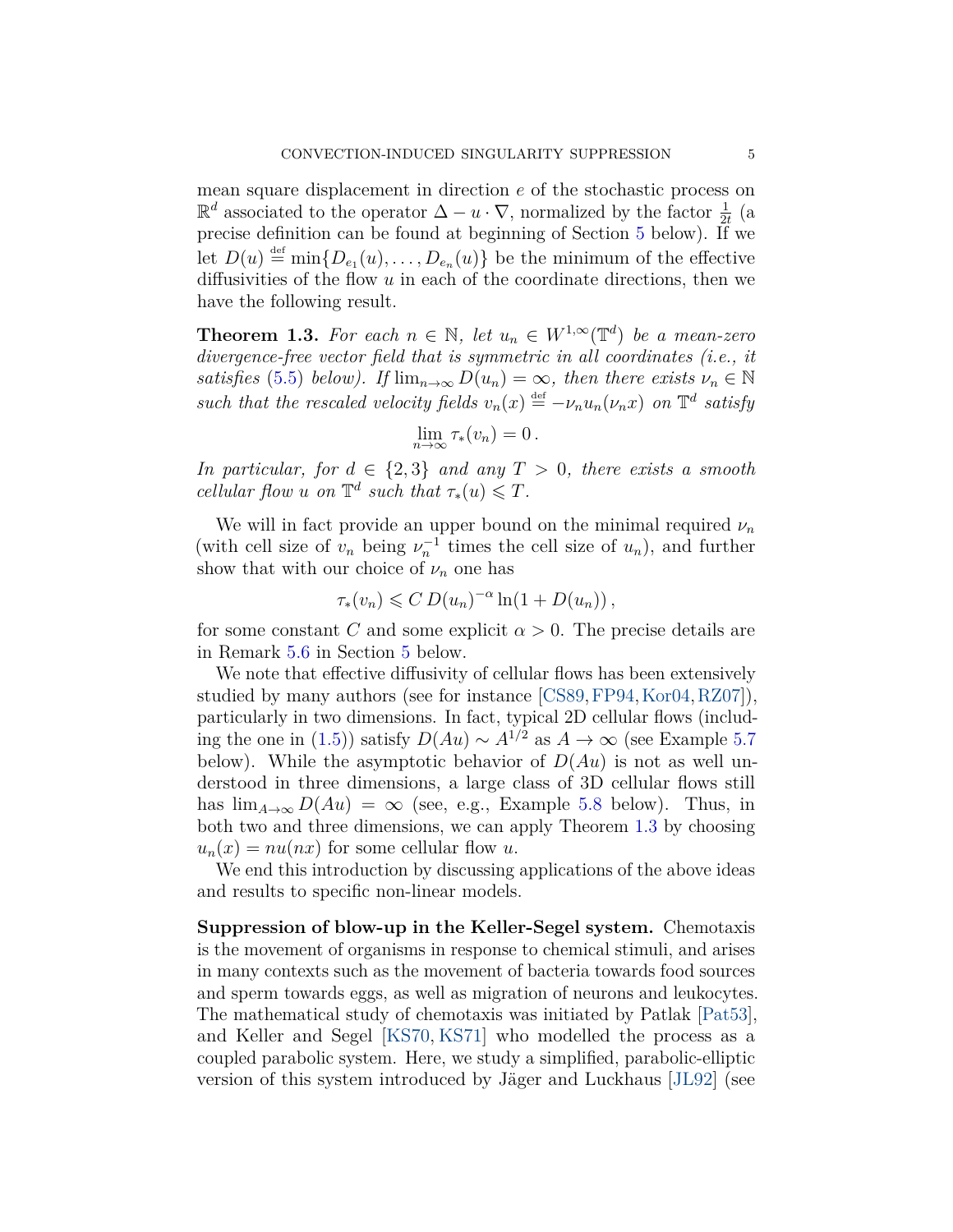also [\[Hor03,](#page-23-11) [Hor04,](#page-23-12) [Per07\]](#page-24-6)). If  $\rho \geq 0$  represents the bacterial population density and  $c \geq 0$  represents the concentration of a chemoattractant produced by the bacteria, then the evolution of  $\rho$  and  $c$  is governed by

<span id="page-5-0"></span>(1.6a) 
$$
\partial_t \rho - \Delta \rho = -\nabla \cdot (\rho \chi \nabla c),
$$

<span id="page-5-3"></span>
$$
(1.6b) \t -\Delta c = \rho - \bar{\rho},
$$

<span id="page-5-1"></span>(1.6c) 
$$
\bar{\rho} = \int_{\mathbb{T}^d} \rho \, dx \,,
$$

which we consider on  $\mathbb{T}^d$ . Here  $\chi > 0$  is a sensitivity parameter and we will assume that the dimension *d* is either 2 or 3. This model stipulates that bacterial diffusion is biased in the direction of the gradient of the concentration of a chemoattractant that is emitted by the bacteria themselves, and that the chemoattractant diffuses much faster than the bacteria do.

It is proved in [\[JL92\]](#page-23-10) that if  $d = 2$  and the initial data is below a certain critical threshold, solutions to  $(1.6a)$ – $(1.6c)$  are regular for all positive time. Above this threshold, [\[JL92\]](#page-23-10) constructs solutions that blow up in finite time by concentrating positive mass at a single point. In three dimensions, similar results were proved by Herrero et al. [\[HMV97,](#page-23-13)[HMV98,](#page-23-14)[Her00\]](#page-23-15) (see also [\[Hor03,](#page-23-11)[Per07\]](#page-24-6)).

We now consider the Keller-Segel system in the presence of a drift, generated by the movement of the ambient fluid. If *u* is a divergence-free vector field representing the fluid velocity, then [\(1.6a\)](#page-5-0) is replaced by

<span id="page-5-2"></span>(1.6a') 
$$
\partial_t \rho + u \cdot \nabla \rho = \Delta \rho - \nabla \cdot (\rho \chi \nabla c).
$$

This model was studied previously by Kiselev and Xu in [\[KX16\]](#page-24-0), where they show that for any initial population distribution, there exists an ambient velocity field  $u$  that ensures the solution to  $(1.6a)$  $(1.6a)$  remains regular for all positive time. They prove this showing that two families of velocity fields *u*, the relaxation-enhancing flows from [\[CKRZ08\]](#page-22-2) and the (initial-data-dependent and time-dependent) exponentially mixing flows from [\[YZ17\]](#page-24-3), can be used to prevent a blow-up in solutions to  $(1.6a')$  $(1.6a')$ .

Both these types of flows have fairly complicated geometries. In contrast, our results above allow us to prove a result similar to that in [\[KX16\]](#page-24-0), using general flows that have sufficiently small dissipation times. This of course includes the flows considered in [\[KX16\]](#page-24-0), but also the much simpler fast cellular flows with small cells.

<span id="page-5-4"></span>**Theorem 1.4.** *Let*  $d \in \{2,3\}$  *and*  $\rho_0 \in C^\infty(\mathbb{T}^d)$  *be any non-negative function. There exists*  $\tau_0 = \tau_0(\|\rho_0\|_{L^2}, \chi) > 0$ , such that if for some *divergence-free Lipschitz u we have*  $\tau_*(u) \leq \tau_0$ *, then the unique solution*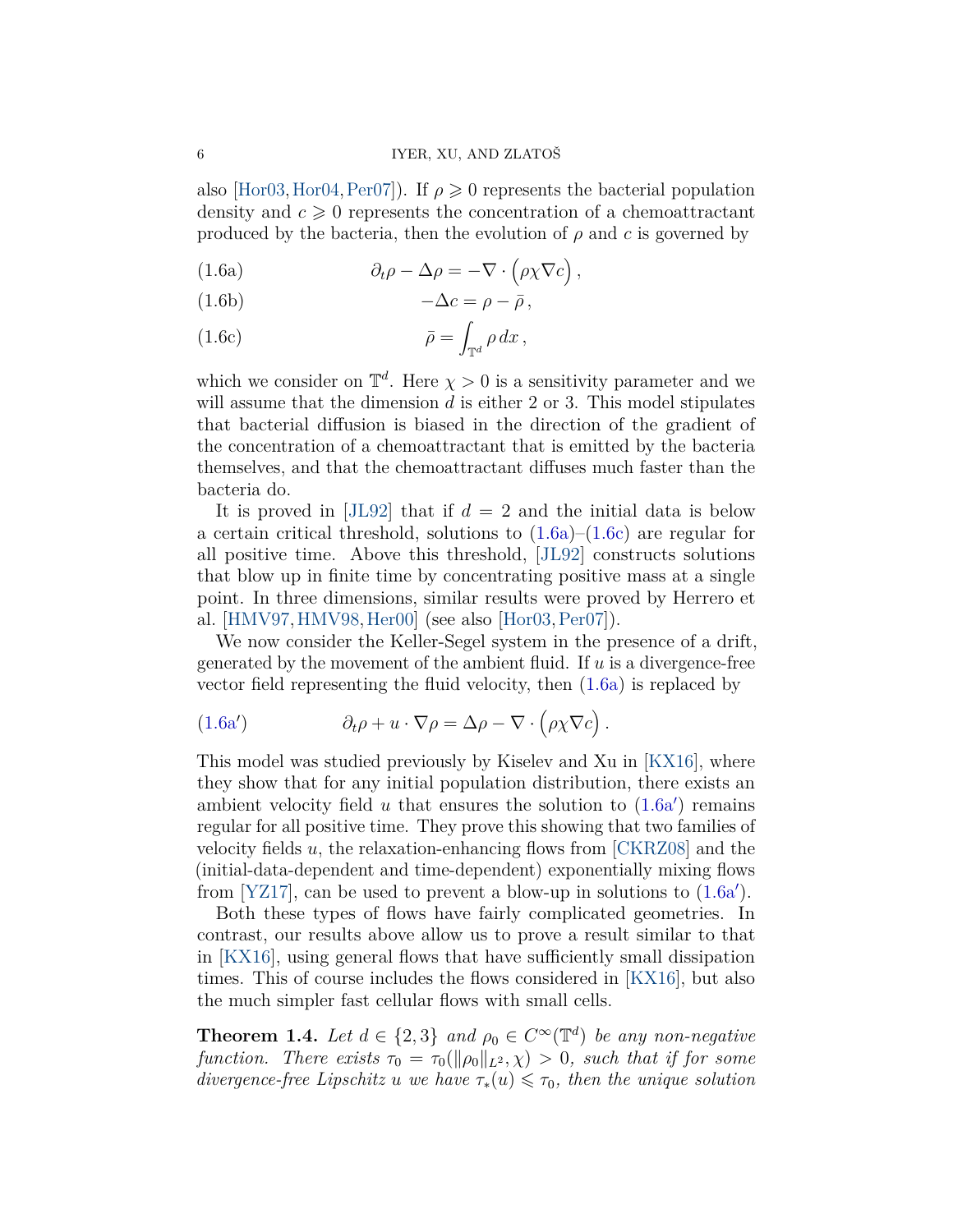$\rho$  *to* [\(1.6a](#page-5-2)'), [\(1.6b\)](#page-5-3), [\(1.6c\)](#page-5-1) *with initial data*  $\rho_0$  *is globally regular and* 

<span id="page-6-0"></span>(1.7) 
$$
\lim_{t \to \infty} ||\rho_t - \bar{\rho}||_{L^2} = 0.
$$

*In particular, for each such*  $\rho_0$ *, there is a time-independent smooth cellular flow u on*  $\mathbb{T}^d$  that prevents singularity formation in [\(1.6a](#page-5-2)'), [\(1.6b\)](#page-5-3)*,* [\(1.6c\)](#page-5-1)*.*

We note that there are other flows with a simple structure and large amplitudes (but not small dissipation times), namely shear flows, that have been used to a similar effect in the recent work of Bedrossian and He on  $(1.6a')$  $(1.6a')$ ,  $(1.6b)$ ,  $(1.6c)$  [\[BH17\]](#page-22-1). Obviously, our results apply to general flows with small dissipation times, not just the cellular ones, as well as to more general models than Keller-Segel. But even when it comes to the Keller-Segel model, it is noteworthy to mention certain differences between blow-up supression via cellular and shear flows. Strong shear flows quickly extend any confined regions with high initial densities into channels that stretch throughout the domain, and essentially remove one dimension from the dynamics (note that the flows on  $\mathbb{T}^2$  from [\[KX16\]](#page-24-0) essentially remove both dimensions). Thanks to this, [\[BH17\]](#page-22-1) was able to obtain no blow-up for general solutions on  $\mathbb{T}^2$ , but such a result on  $\mathbb{T}^3$  only holds for initial data with small enough total mass.

Since streamlines of cellular flows with small cell sizes are very confined, it is more difficult to obtain fast spreading of confined high-density regions (this requires the advection and diffusion to cooperate), but then this fast spreading happens throughout the whole domain (as in [\[KX16\]](#page-24-0) on T 2 ), rather than only across quasi-one-dimensional channels. This allows us to prevent blow-up for general initial data on  $\mathbb{T}^3$  as well.

In addition, while we state all our results on the domain  $\mathbb{T}^d$ , it is not too difficult to extend them to cubes  $[0,1]^d$  (with homogeneous Neumann or Dirichlet boundary conditions), with the same cellular flows providing the necessary small dissipation times (note that such an extension seems not possible for the flows on  $\mathbb{T}^2$  from [\[KX16\]](#page-24-0), or the shear flows on  $\mathbb{T}^d$ ). This is important for applications in real-world settings because unlike  $\mathbb{T}^d$ , the cube  $[0,1]^d$  is actually a subset of  $\mathbb{R}^d$ .

It is also worthwhile to point out a difference between Theorem [1.4](#page-5-4) and results on domains of infinite volume, where strong convection may easily increase dissipation by simply spreading even large  $L^1$  initial data across large regions (see, e.g., [\[KZ06,](#page-24-7)[HT19\]](#page-23-2) for such results on the plane involving chemotaxis as well as quenching of reactions from the next subsection). This is clearly not possible bounded domains, the case considered here.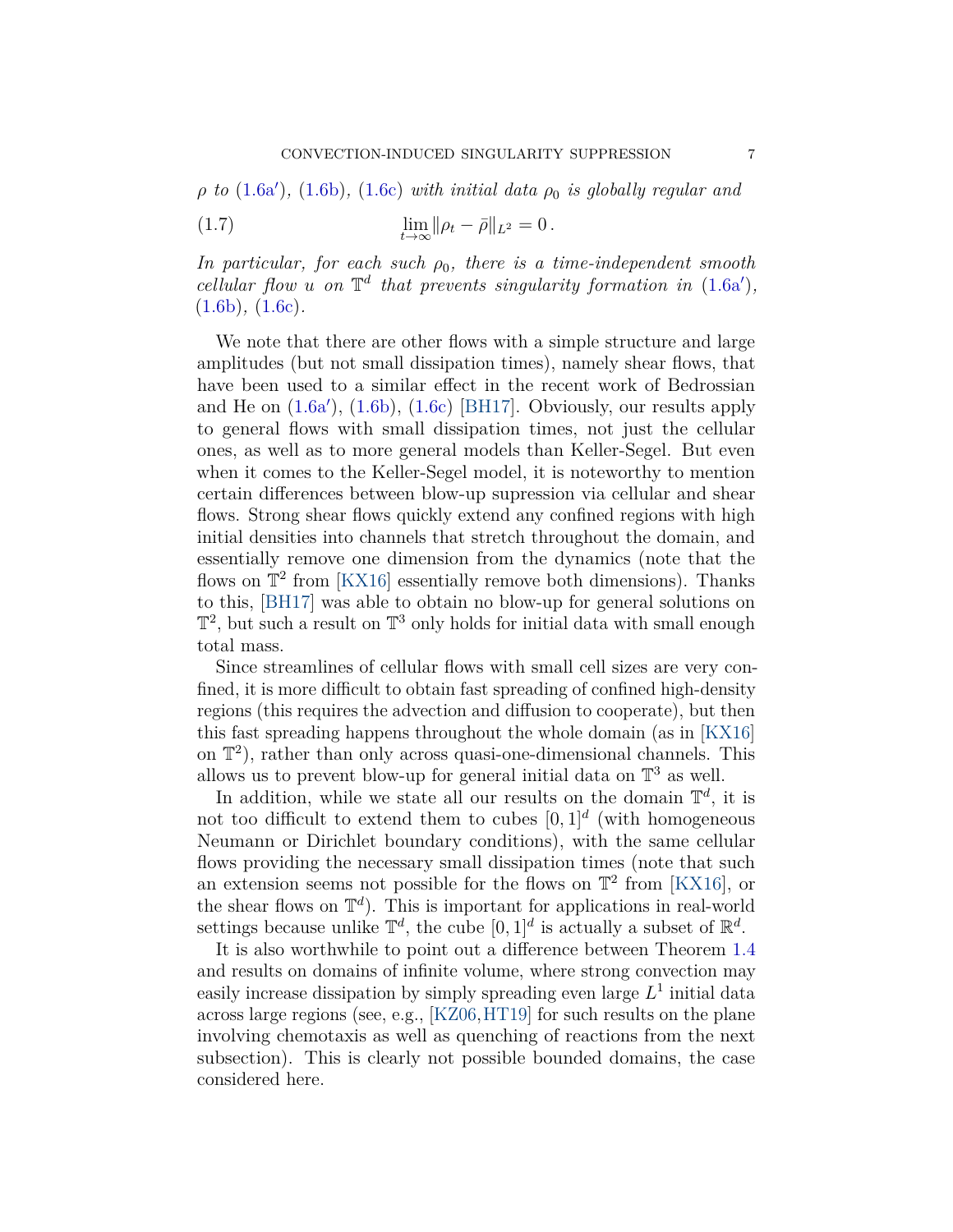#### 8 IYER, XU, AND ZLATOŠ

**Quenching in models of combustion.** Reaction-diffusion equations with ignition type nonlinearities are a well established model used to study the temperature of a combusting substance. It is well known that if, on a bounded domain, the average temperature is above the ignition threshold initially, then the fuel eventually burns completely. However, when the average temperature is below the ignition threshold, the fuel may or may not burn completely, and it is possible for the reaction to be quenched. We will show in Theorem [4.1](#page-14-0) in Section [4](#page-14-1) below that, in fact, the reaction can always be quenched in this case by the addition of any convective term with a sufficiently small dissipation time. The proof does not use Theorem [1.2](#page-2-3) but instead involves showing that  $\|\mathcal{S}_{0,T}\|_{L^1_0 \to L^\infty_0}$  (for any fixed  $T > 0$ ) can be made arbitrarily small by making the dissipation time of the advecting velocity field small enough.

**Organization of the paper.** We prove Theorem [1.2](#page-2-3) in Section 2, Theorem [1.4](#page-5-4) in Section 3, and discuss an application to combustion models in Section 4. Theorem [1.3](#page-4-0) is proved in Section 5, along with some results concerning asymptotic mean displacement of stochastic processes corresponding to  $(1.2)$  on  $\mathbb{R}^d$  with periodic flows.

**Acknowledgements.** We thank Alexander Kiselev and Bruce Driver for helpful discussions.

## <span id="page-7-0"></span>2. **Uniform energy bounds for general PDEs**

In this section we prove Theorem [1.2,](#page-2-3) which is an immediate corollary of the following two results.

<span id="page-7-1"></span>**Proposition 2.1.** *Assume that N satisfies hypotheses*  $(H1)–(H2)$  $(H1)–(H2)$ ,  $u \in$  $L^{\infty}([0,\infty) \times \mathbb{T}^d)$  *is a divergence-free vector field, and*  $\theta$  *is a mild solution to* [\(1.1\)](#page-1-0) *such that* [\(1.3\)](#page-2-1) *holds. For any*  $B \ge 0$ , let

$$
T_0(B) \stackrel{\text{def}}{=} \min \left\{ \int_B^{2B+1} \frac{y}{F(y)} dy, \ \frac{B}{2C_0 \varepsilon_0^{-1} F(2B+1) + 2G(2B+1)} \right\}.
$$

*If for some*  $t_0 \geq 0$  *we have*  $\tau_*(u) \leq T_0(\|\theta_{t_0}\|_{L^2})$ , then

 $\|\theta_{t_0+n\tau_*(u)}\|_{L^2} \le \|\theta_{t_0}\|_{L^2}$  *for every*  $n \in \mathbb{N}$ ,

(2.1b) 
$$
\|\theta_t\|_{L^2} \leq 2\|\theta_{t_0}\|_{L^2} + 1 \quad \text{for every } t > t_0.
$$

<span id="page-7-2"></span>**Proposition 2.2.** *Assume the hypotheses of Proposition [2.1](#page-7-1) as well as*  $(1.4)$ *. Let*  $T_1(0) \stackrel{\text{def}}{=} \infty$ *, and for any*  $B > 0$  *let* 

$$
T_1(B) \stackrel{\text{def}}{=} \inf_{b \in (0,B]} \min \left\{ \int_b^{2b} \frac{y}{F(y)} dy, \frac{b}{4C_0 \varepsilon_0^{-1} F(2b) + 4G(2b)} \right\}.
$$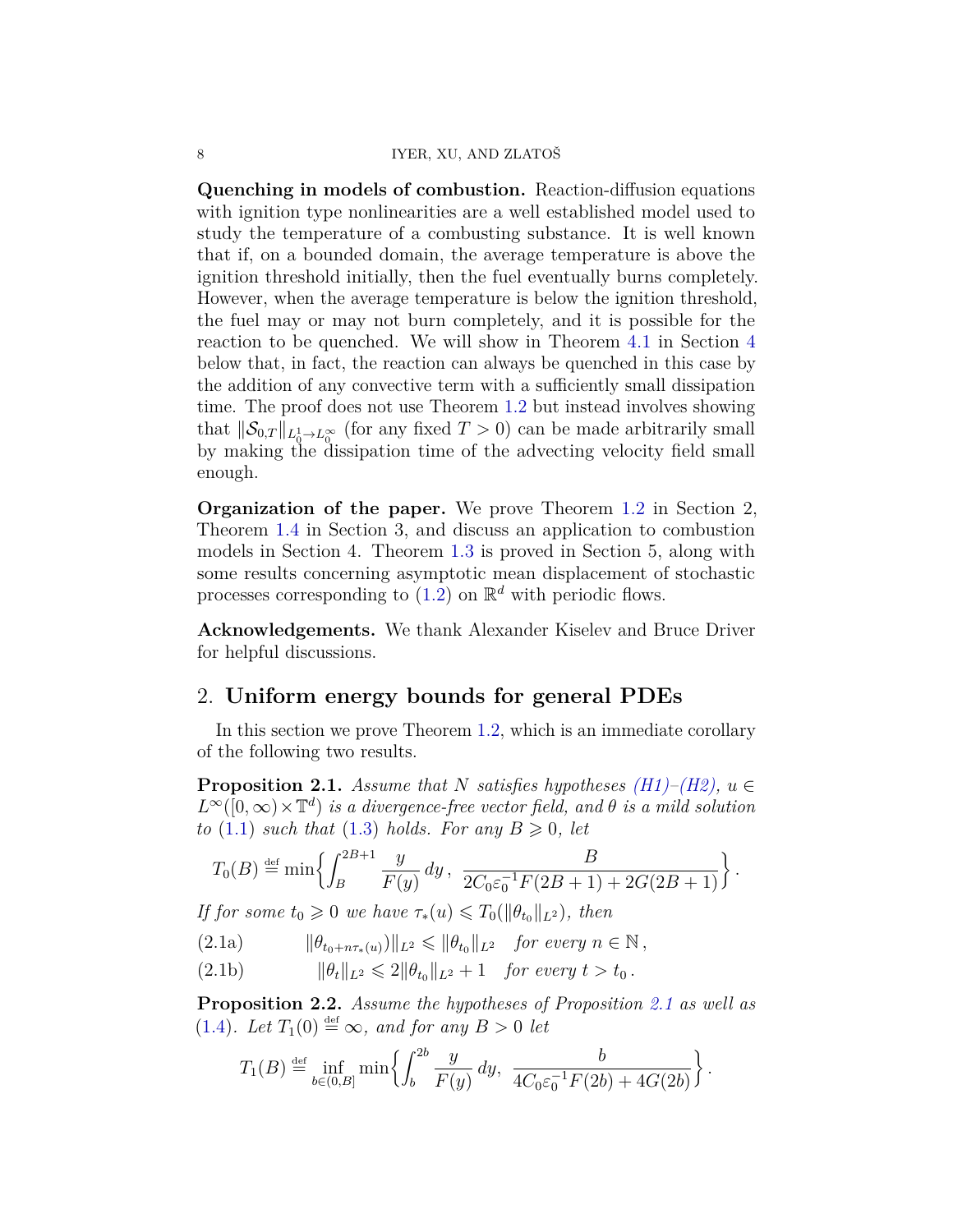*If for some*  $t_0 \geq 0$  *we have*  $\tau_*(u) \leq T_1(\|\theta_{t_0}\|_{L^2})$ *, then* 

<span id="page-8-1"></span>
$$
(2.2) \t ||\theta_t||_{L^2} \leq 2\Psi^{\lfloor (t-t_0)/\tau_*(u) \rfloor} (\|\theta_{t_0}\|_{L^2}) \t for every t \geq t_0,
$$

*where*  $\Psi(B) \stackrel{\text{def}}{=} B - \min\{\frac{B}{16}, \frac{\varepsilon_0}{8C}\}$  $\frac{\varepsilon_0}{8C_0}$  *and*  $\Psi^n \stackrel{\text{def}}{=} \Psi \circ \Psi^{n-1}$  *for*  $n \geqslant 2$ *.* 

*Remark.* Hypothesis [\(1.4\)](#page-2-2) ensures that  $T_1(B) > 0$  for every  $B > 0$ , because  $\int_b^{2b}$ *y*<sup>*a*</sup> *dy* is uniformly bounded in all small  $b > 0$  when  $\alpha \le 2$ .

<span id="page-8-0"></span>*Remark* 2.3*.* The time decay obtained in [\(2.2\)](#page-8-1) is exponential. The exponential decay rate is  $\tau_*(u)^{-1}|\ln(1-r)|$ , where *r* is initially

$$
\min\left\{\frac{1}{16}, \frac{\varepsilon_0}{8C_0 \|\theta_{t_0}\|_{L^2}}\right\},\,
$$

and once *t* becomes large enough, *r* changes to  $\frac{1}{16}$ . By optimizing the proof further, this number can be increased to any number smaller than

$$
\frac{1}{2} - \lim_{B \to 0+} \frac{\tau_*(u)}{4T_1(B)}.
$$

Before proving these results, let us note that our mild solutions are also weak solutions. We say that  $\theta$  is a *weak solution* to [\(1.1\)](#page-1-0) on  $(0,T) \times \mathbb{T}^d$  if it is a distributional solution to the PDE, and the equality in [\(1.1\)](#page-1-0) holds in  $H^{-1}(\mathbb{T}^d)$  at almost every  $t \in (0, T)$ .

If now  $\theta$  as in [\(1.3\)](#page-2-1) is a mild solution to [\(1.1\)](#page-1-0) on  $(0, T) \times \mathbb{T}^d$ , then standard smoothing properties of  $S_{s,t}$  when  $t - s$  is uniformly positive show that

$$
\theta_t^{\delta} \stackrel{\text{def}}{=} \mathcal{S}_{0,t}\theta_0 + \int_0^{t-\delta} \mathcal{S}_{s,t} N(\theta_s) \, ds
$$

is a strong and therefore also distributional solution to  $(1.1)$  with  $N(\theta_t)$ replaced by  $S_{t-\delta,t}N(\theta_{t-\delta})$ , on  $(\delta,T)\times\mathbb{T}^d$ . Taking  $\delta\to 0$  in the definition of distributional solutions, and using [\(1.3\)](#page-2-1), [\(H2\),](#page-1-2) and measurability of *N* (which yield  $N(\theta) \in L^1_{loc}((0,T), L^2(\mathbb{T}^d)))$ , as well as  $||S_{s,t}||_{L^p \to L^p} \leq 1$ , now shows that  $\theta$  is a distributional solution to [\(1.1\)](#page-1-0) on  $(0,T) \times \mathbb{T}^d$ .

Since [\(1.3\)](#page-2-1) and  $u \in L^{\infty}((0, \infty) \times \mathbb{T}^d)$  yield  $\Delta \theta \in L^2_{\text{loc}}((0, T), H^{-1}(\mathbb{T}^d))$ and  $u \cdot \nabla \theta$ ,  $N(\theta) \in L^1_{loc}((0,T), L^2(\mathbb{T}^d))$ , it follows that

<span id="page-8-2"></span>(2.3) 
$$
\partial_t \theta \in L^2_{loc}((0,T),H^{-1}(\mathbb{T}^d)) + L^1_{loc}((0,T),L^2(\mathbb{T}^d)).
$$

Hence, the equality in [\(1.1\)](#page-1-0) holds at almost every  $t \in (0, T)$  in  $H^{-1}(\mathbb{T}^d)$ , so  $\theta$  is indeed a weak solution to [\(1.1\)](#page-1-0) on  $(0, T) \times \mathbb{T}^d$ .

*Proof of Proposition [2.1.](#page-7-1)* Without loss of generality, we assume  $t_0 = 0$ . For notational convenience let  $B \stackrel{\text{def}}{=} ||\theta_0||_{L^2}$  and  $\tau_* = \tau_*(u)$ .

Let us now assume that  $\|\theta_s\|_{L^2} \le B$  for some  $s \ge 0$  (which holds for  $s = 0$ ). Note that similarly to [\[Eva98,](#page-22-9) Theorem 5.9.3], one can use  $(2.3)$ and [\(1.3\)](#page-2-1) to show that  $\|\theta_t\|_{L^2}^2$  is a locally absolutely continuous function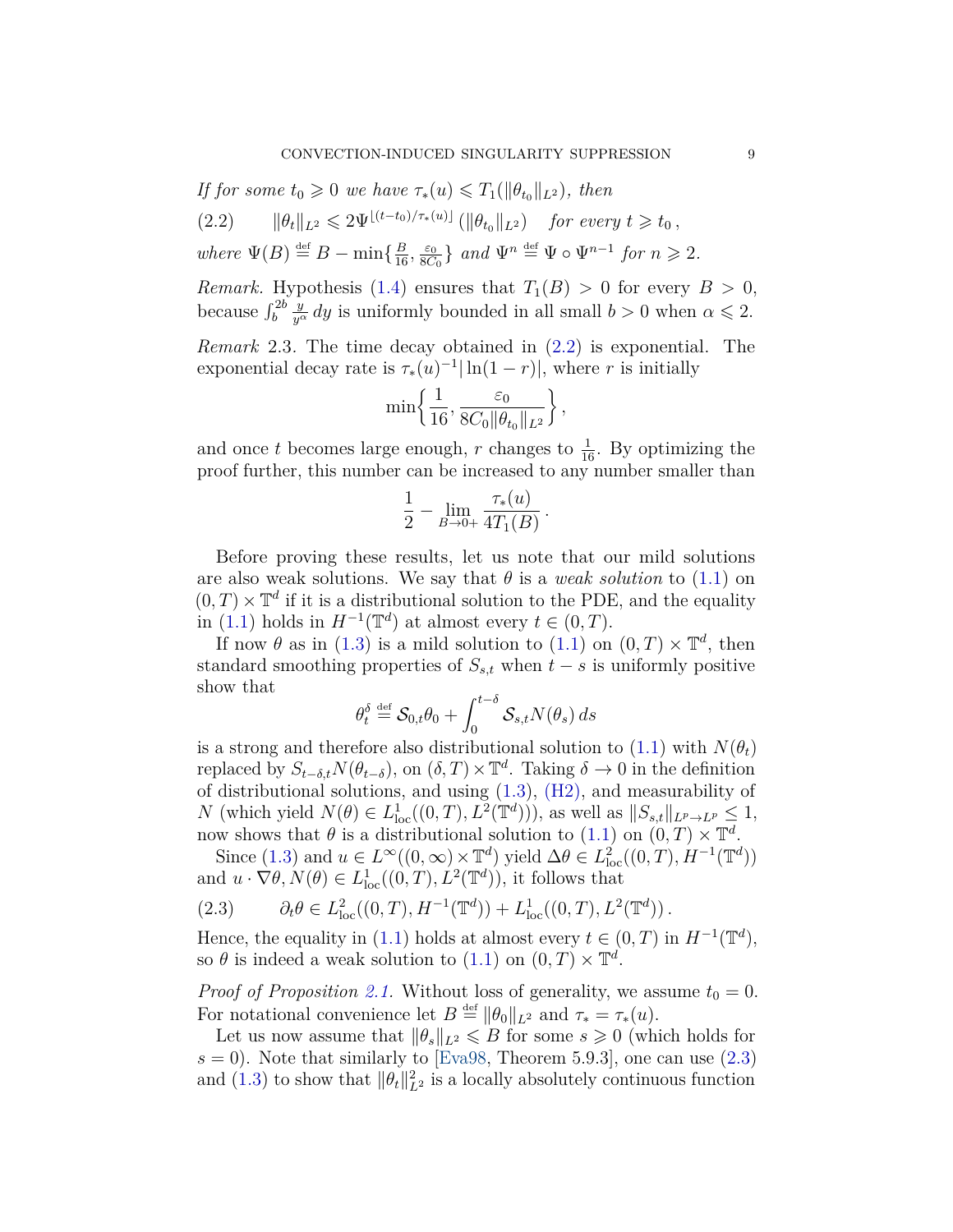of *t*, whose derivative equals  $2 \int_{\mathbb{T}^d} \partial_t \theta_t \, d\mathbf{x}$  (the integral representing a pairing of elements from  $H^{-1}(\mathbb{T}^d)$  and  $H^1(\mathbb{T}^d)$  at almost every  $t \in (0, T)$ . Hence, multiplying [\(1.1\)](#page-1-0) by  $\theta_t \in H^1(\mathbb{T}^d)$  and integrating in space yields

<span id="page-9-0"></span>
$$
\frac{1}{2}\partial_t \|\theta_t\|_{L^2}^2 + \|\nabla \theta_t\|_{L^2}^2 \le \left| \int_{\mathbb{T}^d} \theta_t N(\theta_t) \, dx \right|
$$
\n
$$
\le (1 - \varepsilon_0) \|\nabla \theta_t\|_{L^2}^2 + F(\|\theta_t\|_{L^2})
$$

for almost every  $t \in (0, T)$ , so for these  $t$  we have

(2.5) 
$$
\partial_t \|\theta_t\|_{L^2} \|\theta_t\|_{L^2} \leqslant F(\|\theta_t\|_{L^2}).
$$

Thus, for almost every  $t \in (0, T)$  we have

<span id="page-9-3"></span>
$$
\partial_t \int_B^{\|\theta_t\|_{L^2}} \frac{y}{F(y)} dy = \frac{\partial_t \|\theta_t\|_{L^2} \|\theta_t\|_{L^2}}{F(\|\theta_t\|_{L^2})} \leq 1.
$$

Since  $\int_B^{\|\theta_s\|_{L^2}}$ *y*  $\frac{y}{F(y)}dy \leq 0$ , it follows that for all  $t \in [s, s + T_0(B)]$  we have

(2.6) 
$$
\int_{B}^{\|\theta_t\|_{L^2}} \frac{y}{F(y)} dy \leq t - s \leq T_0(B) \leq \int_{B}^{2B+1} \frac{y}{F(y)} dy,
$$

which forces  $\|\theta_t\|_{L^2} \le 2B + 1$  for all  $t \in [s, s + T_0(B)].$ 

<span id="page-9-1"></span>Next, integrating [\(2.4\)](#page-9-0) in time yields

$$
(2.7) \|\theta_{s+\tau_*}\|_{L^2}^2 - \|\theta_s\|_{L^2}^2 \leq 2 \int_s^{s+\tau_*} F(\|\theta_t\|_{L^2}) dt - 2\varepsilon_0 \int_s^{s+\tau_*} \|\nabla \theta_t\|_{L^2}^2 dt.
$$

If

(2.8) 
$$
\int_s^{s+\tau_*} \|\nabla \theta_t\|_{L^2}^2 dt \geq \frac{1}{\varepsilon_0} \int_s^{s+\tau_*} F(\|\theta_t\|_{L^2}) dt,
$$

then the right hand side of [\(2.7\)](#page-9-1) is at most 0, and hence  $\|\theta_{s+\tau_*}\|_{L^2} \le B$ . If [\(2.8\)](#page-9-2) fails, then from

<span id="page-9-2"></span>
$$
\theta_{s+\tau_*} = \mathcal{S}_{s,s+\tau_*}\theta_s + \int_s^{s+\tau_*} \mathcal{S}_{t,s+\tau_*} N(\theta_t) dt
$$

we obtain

<span id="page-9-4"></span>
$$
\|\theta_{s+\tau_{*}}\|_{L^{2}} \leq \|\mathcal{S}_{s,s+\tau_{*}}\theta_{s}\|_{L^{2}} + \int_{s}^{s+\tau_{*}} \|\mathcal{S}_{t,s+\tau_{*}}N(\theta_{t})\|_{L^{2}} dt
$$
  
\n
$$
\leq \frac{B}{2} + \int_{s}^{s+\tau_{*}} \|N(\theta_{t})\|_{L^{2}} dt
$$
  
\n
$$
\leq \frac{B}{2} + \int_{s}^{s+\tau_{*}} \left(C_{0} \|\nabla \theta_{t}\|_{L^{2}}^{2} + G(\|\theta_{t}\|_{L^{2}})\right) dt
$$
  
\n(2.9)  
\n
$$
\leq \frac{B}{2} + \int_{s}^{s+\tau_{*}} \left(\frac{C_{0}}{\varepsilon_{0}} F(\|\theta_{t}\|_{L^{2}}) + G(\|\theta_{t}\|_{L^{2}})\right) dt.
$$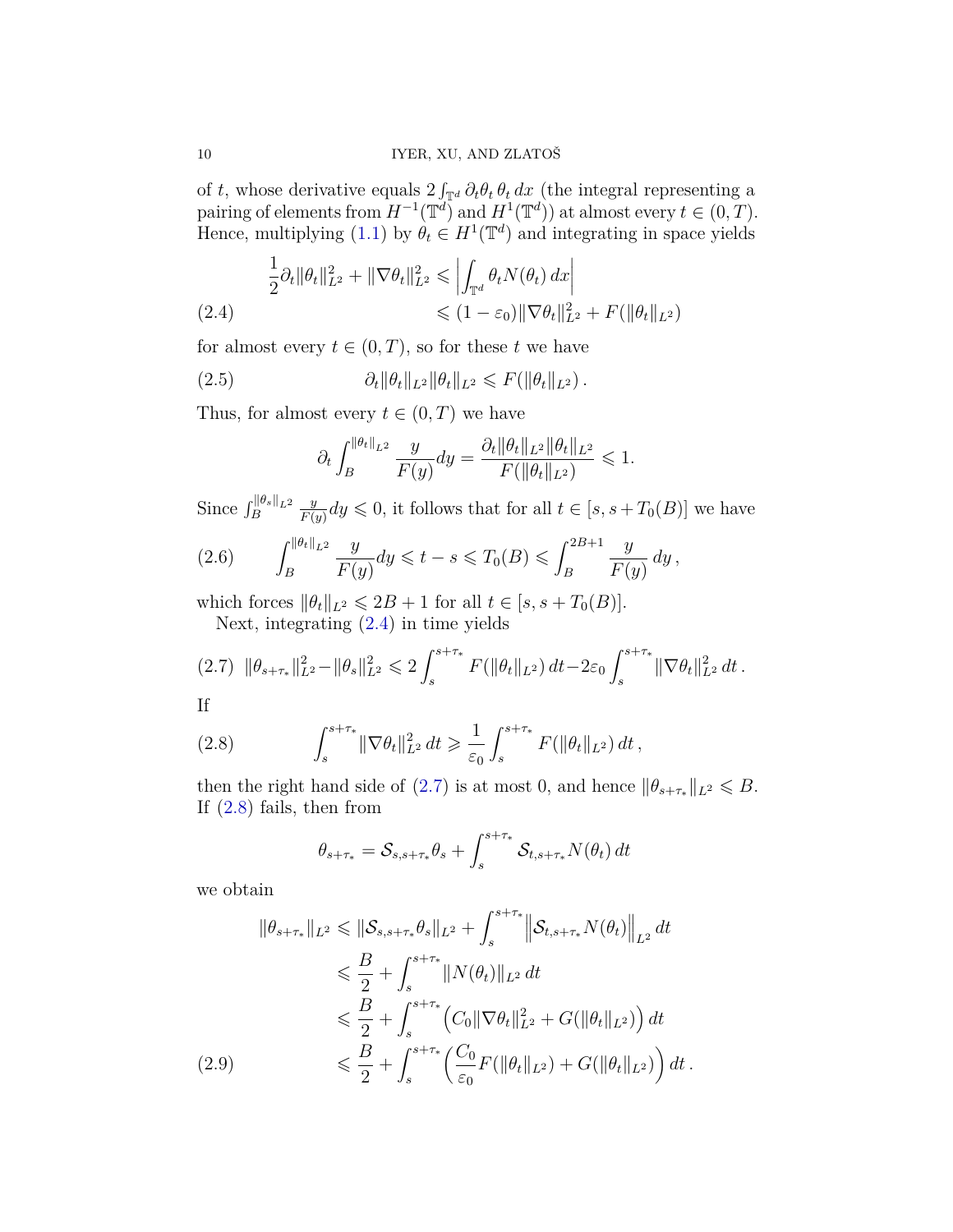Since  $\tau_* \leq T_0(B)$  (so that  $\|\theta_t\|_{L^2} \leq 2B + 1$  for all *t* in the integral), it follows that

$$
\|\theta_{s+\tau_*}\|_{L^2} \leq \frac{B}{2} + \left(\frac{C_0}{\varepsilon_0}F(2B+1) + G(2B+1)\right)\tau_* \leq B.
$$

From this and  $\|\theta_t\|_{L^2} \leq 2B + 1$  for all  $t \in [s, s + \tau_*]$  both holding whenever  $\|\theta_s\|_{L^2} \le B$  (in particular, when  $s = 0$ ), the claim follows via induction on  $n$ .

*Proof of Proposition [2.2.](#page-7-2)* Without loss of generality, we again assume  $t_0 = 0$ . We again also denote  $B \stackrel{\text{def}}{=} ||\theta_0||_{L^2}$  and  $\tau_* = \tau_*(u)$ . By [\(1.4\)](#page-2-2) and continuity of *G* we have  $G(0) = 0$ , therefore  $N(0) = 0$  by [\(H2\).](#page-1-2) This proves the claim when  $\theta_0 = 0$ , so let us now assume that  $B > 0$ .

<span id="page-10-1"></span>As in the previous proof, from [\(2.5\)](#page-9-3) we obtain

$$
(2.10) \quad \|\theta_t\|_{L^2} \leq 2\|\theta_s\|_{L^2} \quad \text{whenever} \quad t \in \left[s, s + \int_{\|\theta_s\|_{L^2}}^{2\|\theta_s\|_{L^2}} \frac{y}{F(y)} dy\right].
$$

<span id="page-10-0"></span>Next, let  $C_B \stackrel{\text{def}}{=} \max\{C_0B, 2\varepsilon_0\}$ . From [\(2.7\)](#page-9-1) we see that if

$$
(2.11) \qquad \int_0^{\tau_*} \|\nabla \theta_t\|_{L^2}^2 \, dt \ge \frac{1}{\varepsilon_0} \int_0^{\tau_*} F(\|\theta_t\|_{L^2}) \, dt + \frac{C_B - \varepsilon_0}{4C_B^2} B^2 \,,
$$

then we obtain (also using  $\varepsilon_0 \leq C_B/2$  and the definition of  $C_B$ )

$$
\|\theta_{\tau_*}\|_{L^2} \leqslant \left(1 - \frac{\varepsilon_0 (C_B - \varepsilon_0)}{2C_B^2}\right)^{1/2} B
$$
  
(2.12) 
$$
\leqslant \left(1 - \frac{\varepsilon_0}{8C_B}\right) B \leqslant \left(1 - \min\left\{\frac{1}{16}, \frac{\varepsilon_0}{8C_0 B}\right\}\right) B.
$$

And if [\(2.11\)](#page-10-0) fails, then the argument proving [\(2.9\)](#page-9-4) shows that

$$
\|\theta_{\tau_{*}}\|_{L^{2}} \leqslant \frac{B}{2} + \int_{0}^{\tau_{*}} \left(\frac{C_{0}}{\varepsilon_{0}} F(\|\theta_{t}\|_{L^{2}}) + G(\|\theta_{t}\|_{L^{2}}) \right) dt + \frac{C_{0}(C_{B} - \varepsilon_{0})}{4C_{B}^{2}} B^{2}.
$$

From [\(2.10\)](#page-10-1) and *F*, *G* being increasing, we see that if  $\tau_* \leq T_1(B)$ , then the integral is bounded above by  $\frac{B}{4}$  and so

<span id="page-10-2"></span>
$$
\|\theta_{\tau_*}\|_{L^2} \leqslant \left(\frac{3}{4} + \frac{C_0C_B - \varepsilon_0}{4C_B^2}B\right)B \leqslant \left(1 - \min\left\{\frac{1}{8}, \frac{\varepsilon_0}{4C_0B}\right\}\right)B.
$$

Applying this argument iteratively on time intervals  $[(n-1)\tau_*, n\tau_*]$ for  $n \in \mathbb{N}$ , and with *B* replaced by  $\|\theta_{(n-1)\tau_*}\|_{L^2}$ , shows that

(2.13) 
$$
\|\theta_{n\tau_{*}}\|_{L^{2}} \leq \Psi^{n}(\|\theta_{0}\|_{L^{2}})
$$

for all  $n \in \mathbb{N}$ . From [\(2.10\)](#page-10-1) we know that  $\|\theta_t\|_{L^2}$  at most doubles at times between integer multiples of  $\tau_*$ . Combining this fact with [\(2.13\)](#page-10-2) yields  $(2.2)$ , as desired.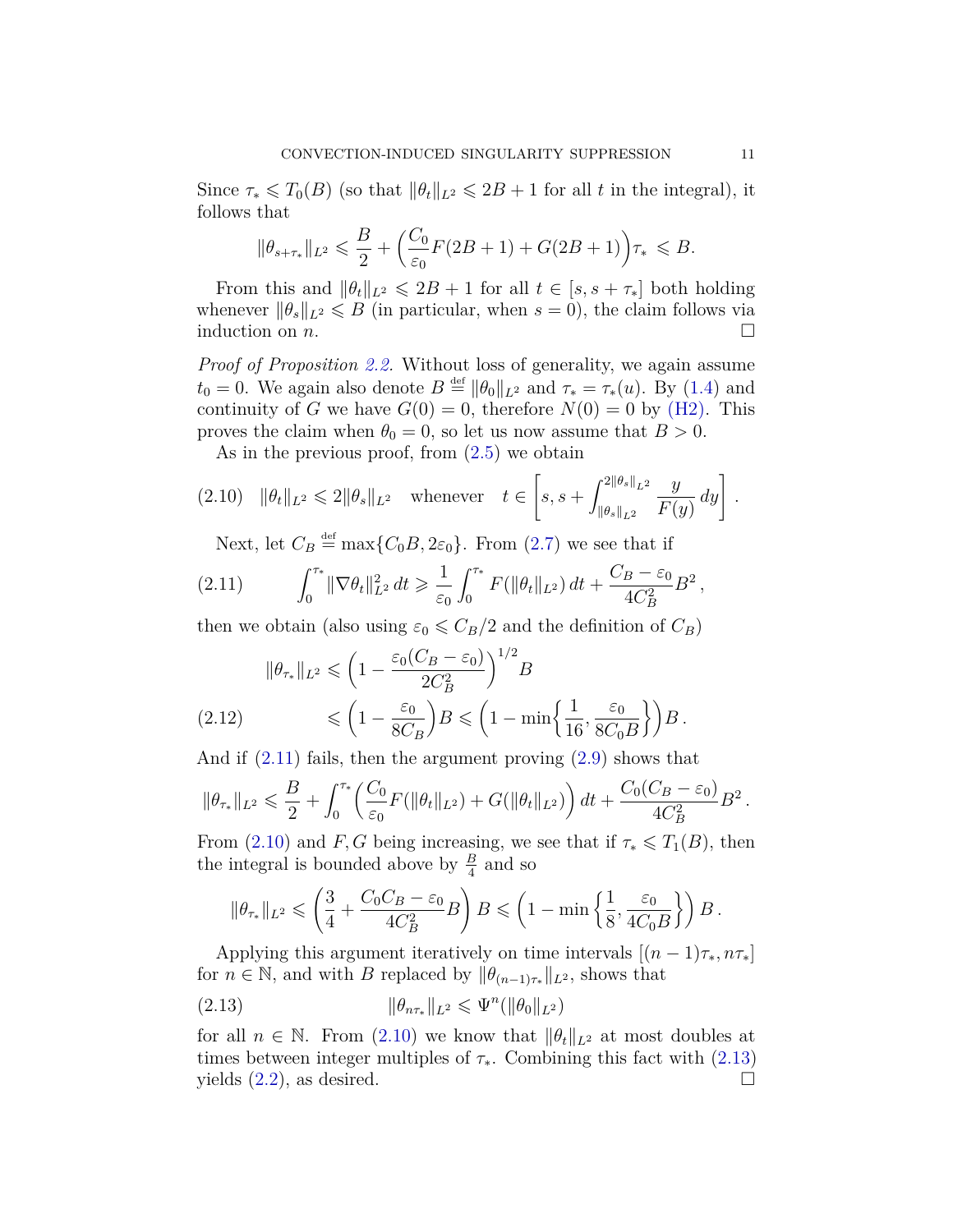## 3. **Preventing blow-up of Keller-Segel dynamics**

In this section we prove Theorem [1.4.](#page-5-4) For the sake of convenience, we denote

$$
\nabla^{-1} \stackrel{\text{def}}{=} \nabla \Delta^{-1}.
$$

That is, we let  $\nabla^{-1}\psi \stackrel{\text{def}}{=} \nabla\phi$ , where  $\phi$  solves  $\Delta\phi = \psi$  on  $\mathbb{T}^d$ . With this notation, the first two equations of the Keller-Segel system  $(1.6a')$  $(1.6a')$ , [\(1.6b\)](#page-5-3), [\(1.6c\)](#page-5-1) read

<span id="page-11-2"></span>(3.1) 
$$
\partial_t \rho + u \cdot \nabla \rho = \Delta \rho + \chi \nabla \cdot (\rho \nabla^{-1} (\rho - \bar{\rho})).
$$

The main idea here is to use the results from Section [2](#page-7-0) to show that  $\|\rho_t\|_{L^2}$  remains uniformly bounded in time. Once this is established, well known results can be used to obtain global regularity, and then  $(1.7)$ will be obtained from  $(2.2)$ .

<span id="page-11-3"></span>**Lemma 3.1.** *Let*  $\rho$  *be a smooth solution to* [\(1.6a](#page-5-2)'), [\(1.6b\)](#page-5-3), [\(1.6c\)](#page-5-1) *on the time interval*  $[0, T)$ *, and let*  $t_0 \in [0, T)$ *. There are*  $c = c(\chi || \rho_{t_0} - \bar{\rho} ||_{L^2})$  > 0 *and*  $\tau_1 = \tau_1(\|\rho_{t_0} - \bar{\rho}\|_{L^2}, \bar{\rho}, \chi) > 0$  *such that if*  $\tau_*(u) \leq \tau_1$  *for the incompressible drift u, then*

<span id="page-11-1"></span>(3.2) 
$$
\|\rho_t - \bar{\rho}\|_{L^2} \leq 3e^{-c(t-t_0)/\tau_*(u)} \|\rho_{t_0} - \bar{\rho}\|_{L^2},
$$

*for all*  $t \in [t_0, T)$ *. Moreover,*  $\tau_1$  *and c can be chosen to be decreasing in each argument.*

*Proof.* Notice that if we let

$$
\theta \stackrel{\text{def}}{=} \rho - \bar{\rho},
$$
  

$$
N(\theta) \stackrel{\text{def}}{=} \chi \nabla \cdot ((\theta + \bar{\rho}) \nabla^{-1} \theta),
$$

then  $\theta$  satisfies [\(1.1\)](#page-1-0) (here we think of  $\bar{\rho}_0$  as a parameter) and  $N(\theta)$  is mean-zero. Thus, in order to apply Proposition [2.2,](#page-7-2) we only need to verify hypotheses  $(H1)$ – $(H2)$  and  $(1.4)$ . For  $(H1)$ , we compute

<span id="page-11-0"></span>(3.3) 
$$
\chi^{-1} \int_{\mathbb{T}^d} \theta N(\theta) dx = \int_{\mathbb{T}^d} (\theta + \bar{\rho}) \theta^2 dx + \int_{\mathbb{T}^d} \theta \nabla \theta \cdot \nabla^{-1} \theta dx
$$

$$
= \frac{1}{2} ||\theta||_{L^3}^3 + \bar{\rho} ||\theta||_{L^2}^2
$$

because

$$
\int_{\mathbb{T}^d} \theta \, \nabla \theta \cdot \nabla^{-1} \theta \, dx = \frac{1}{2} \int_{\mathbb{T}^d} \nabla \theta^2 \cdot \nabla^{-1} \theta \, dx = -\frac{1}{2} \int_{\mathbb{T}^d} \theta^3 \, dx \, .
$$

Using the Gagliardo-Nirenberg and Young inequalities (see for instance [\[Maz85\]](#page-24-8)), we have

$$
\|\theta\|_{L^3}^3\leqslant C_1\|\theta\|_{L^2}^{3-\frac{d}{2}}\|\nabla\theta\|_{L^2}^{\frac{d}{2}}\leqslant \chi^{-1}\|\nabla\theta\|_{L^2}^2+C_2\chi^{\frac{d}{4-d}}\|\theta\|_{L^2}^{\frac{12-2d}{4-d}}\,,
$$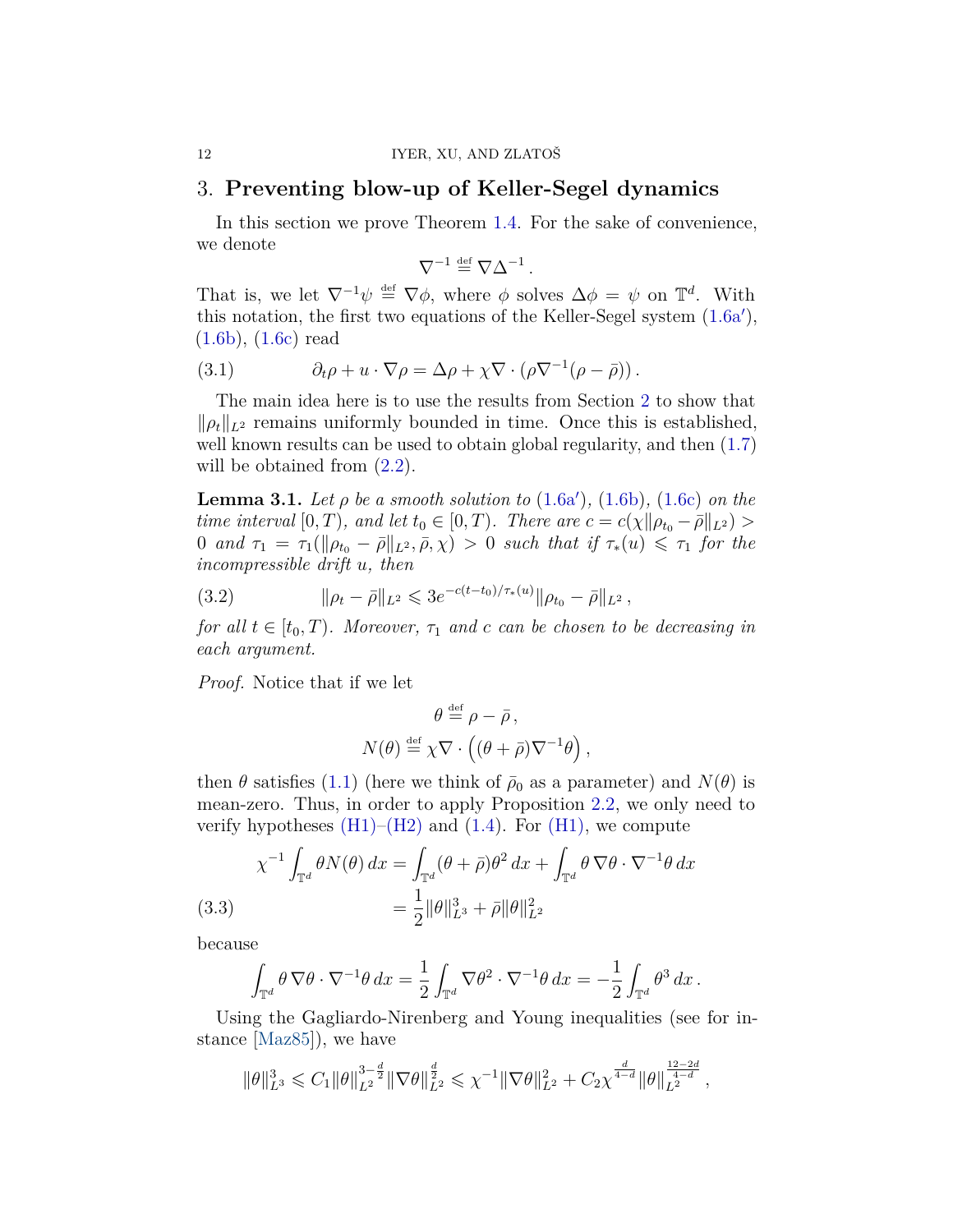for some universal constants  $C_1, C_2$ . Using this in  $(3.3)$  shows that  $(H1)$ holds with  $\varepsilon_0 = \frac{1}{2}$  $\frac{1}{2}$  and

$$
F(y) = \left( C_1 \chi^{\frac{4}{4-d}} y^{\frac{4}{4-d}} + \chi \bar{\rho} \right) y^2.
$$

For [\(H2\),](#page-1-2) note that the Hardy-Littlewood-Sobolev inequality implies

$$
\chi^{-1}||N(\theta)||_{L^2} \le ||\theta(\theta + \bar{\rho})||_{L^2} + ||\nabla\theta \cdot \nabla^{-1}\theta||_{L^2}
$$
  
\n
$$
\le \bar{\rho}||\theta||_{L^2} + ||\theta||_{L^4}^2 + ||\nabla\theta||_{L^2}||\nabla^{-1}\theta||_{L^\infty}
$$
  
\n
$$
\le \bar{\rho}||\theta||_{L^2} + C_3 (||\theta||_{\dot{H}^{d/4}}^2 + ||\nabla\theta||_{L^2}||\theta||_{\dot{H}^{d/2-1+\varepsilon}})
$$
  
\n
$$
\le \bar{\rho}||\theta||_{L^2} + C_4 ||\nabla\theta||_{L^2}^2
$$

for any  $\varepsilon > 0$  and constants  $C_3, C_4$  depending only on  $\varepsilon$ . (Above we also used for  $\psi = \Delta^{-1}\theta$  that for any  $s > 0$  we have  $||D^2\psi||_{\dot{H}^s} \leqslant C||\Delta\psi||_{\dot{H}^s}$ , with some constant  $C = C(s, d)$ .) Hence [\(H2\)](#page-1-2) is satisfied with  $C_0 = C_4 \chi$ (after fixing, e.g.,  $\varepsilon = \frac{1}{2}$ )  $\frac{1}{2}$ ) and  $G(y) = \chi \bar{\rho} y$ .

From the above formulae for *F* and *G* we can see that [\(1.4\)](#page-2-2) also holds. Thus Proposition [2.2](#page-7-2) applies, proving  $(3.2)$  as well as the last claim.  $\Box$ 

Next, we use the fact that a time-uniform bound on  $\|\rho_t\|_{L^2}$  implies global existence for  $(3.1)$ . This was shown in [\[KX16\]](#page-24-0), and we present here a short proof for the sake of completeness.

<span id="page-12-2"></span>**Lemma 3.2** (Thm. 2.1 in [\[KX16\]](#page-24-0)). *Let*  $d \in \{2, 3\}$  *and*  $\rho_0 \in C^{\infty}(\mathbb{T}^d)$  *be non-negative. If the maximal time T of existence of the unique smooth solution*  $\rho$  *to* [\(3.1\)](#page-11-2) *with initial data*  $\rho_0$  *and incompressible drift u is finite, then*

<span id="page-12-1"></span>(3.4) 
$$
\int_0^T \|\rho_t - \bar{\rho}\|_{L^2}^{\frac{4}{4-d}} dt = \infty.
$$

*Proof.* Multiplying [\(3.1\)](#page-11-2) by  $-\Delta\rho$  and integrating in space yields

<span id="page-12-0"></span>
$$
(3.5) \quad \frac{1}{2}\partial_t \|\nabla \rho\|_{L^2}^2 + \|\Delta \rho\|_{L^2}^2 \le \left| \int_{\mathbb{T}^d} \nabla \rho \cdot \nabla^{-1} (\rho - \bar{\rho}) \Delta \rho \, dx \right| + \left| \int_{\mathbb{T}^d} u \cdot \nabla \rho \Delta \rho \, dx \right| + \left| \int_{\mathbb{T}^d} \rho (\rho - \bar{\rho}) \Delta \rho \, dx \right| = I + II + III.
$$

To estimate *I*, we integrate by parts to get

$$
I \leq \frac{1}{2} \left| \int_{\mathbb{T}^d} \nabla |\nabla \rho|^2 \cdot \nabla^{-1} (\rho - \bar{\rho}) \, dx \right| + \sum_{i=1}^d \left| \int_{\mathbb{T}^d} (\nabla \rho) \cdot (\nabla^{-1} (\rho - \bar{\rho}))_{x_i} \rho_{x_i} \, dx \right|.
$$

Another integration by parts in the first term shows that it is bounded above by

$$
\int_{\mathbb{T}^d} |\nabla \rho|^2 |\rho - \bar{\rho}| \, dx \leqslant \| \rho - \bar{\rho} \|_{L^4} \| \nabla \rho \|_{L^{8/3}}^2
$$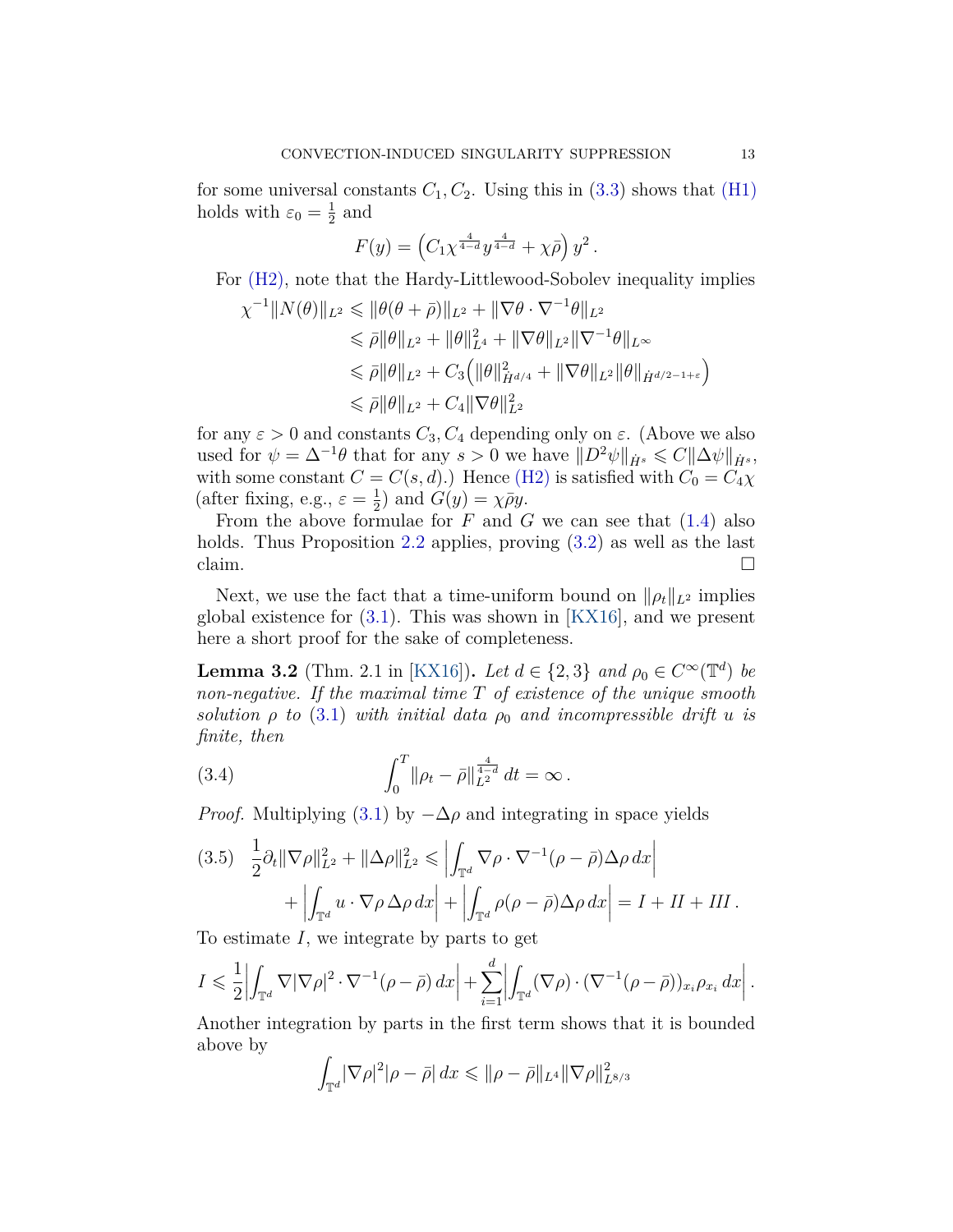while  $L^4$ -boundedness of double Riesz transforms shows that the second term is bounded above by  $C||\rho - \bar{\rho}||_{L^4} ||\nabla \rho||^2_{L^{8/3}}$  for some constant *C*. The Gagliardo-Nirenberg inequality applied to both norms in this product then yields

$$
I \leq C \|\nabla \rho\|_{L^2}^{\frac{d}{4}} \|\rho - \bar{\rho}\|_{L^2}^{1-\frac{d}{4}} \|\Delta \rho\|_{L^2}^{\frac{d}{4}} \|\nabla \rho\|_{L^2}^{2-\frac{d}{4}} = C \|\nabla \rho\|_{L^2}^2 \|\rho - \bar{\rho}\|_{L^2}^{1-\frac{d}{4}} \|\Delta \rho\|_{L^2}^{\frac{d}{4}}
$$

and therefore finally

$$
I \leq C \|\nabla \rho\|_{L^2}^{2-\frac{d}{2}} \|\rho - \bar{\rho}\|_{L^2} \|\Delta \rho\|_{L^2}^{\frac{d}{2}} \leq \frac{1}{2} \|\Delta \rho\|_{L^2}^2 + C \|\rho - \bar{\rho}\|_{L^2}^{\frac{4}{4-d}} \|\nabla \rho\|_{L^2}^2
$$

(with a new *C* in each inequality).

For *II*, we again integrate by parts and use  $\nabla \cdot u = 0$  to get

$$
II \leq \left| \int_{\mathbb{T}^d} u \cdot \nabla |\nabla \rho|^2 dx \right| + C \|u\|_{C^1} \|\nabla \rho\|_{L^2}^2 = C \|u\|_{C^1} \|\nabla \rho\|_{L^2}^2.
$$

For *III*, we integrate by parts and use the Gagliardo-Nirenberg inequality exactly as we did for term *I* to obtain

$$
III \leq 2 \int_{\mathbb{T}^d} |\rho - \bar{\rho}| |\nabla \rho|^2 dx + \bar{\rho} \int_{\mathbb{T}^d} |\nabla \rho|^2 dx
$$
  

$$
\leq \frac{1}{2} ||\Delta \rho||_{L^2}^2 + \left( C ||\rho - \bar{\rho}||_{L^2}^{\frac{4}{d-d}} + \bar{\rho} \right) ||\nabla \rho||_{L^2}^2.
$$

Using the above bounds in [\(3.5\)](#page-12-0) yields

$$
(3.6) \quad \partial_t \|\nabla \rho\|_{L^2}^2 + \|\Delta \rho\|_{L^2}^2 \leq C \left( \|u\|_{C^1} + \bar{\rho} + \|\rho - \bar{\rho}\|_{L^2}^{\frac{4}{4-d}} \right) \|\nabla \rho\|_{L^2}^2.
$$

Gronwall's lemma now shows that if [\(3.4\)](#page-12-1) does not hold, then  $\|\nabla\rho\|_{L^2}$ and  $\|\Delta\rho\|_{L^2}$  remain uniformly bounded on [0,*T*). Then a standard Galerkin approximations argument shows that  $\rho$  can be smoothly extended beyond *T*, a contradiction. This completes the proof.  $\Box$ 

We can now prove Theorem [1.4.](#page-5-4)

*Proof of Theorem [1.4.](#page-5-4)* Let  $\tau_0(y, \chi) \stackrel{\text{def}}{=} \tau_1(y, y, \chi)$ , with  $\tau_1$  being from Lemma [3.1](#page-11-3) (so  $\tau_0$  is also decreasing in both arguments). If *T* is the maximal time of existence of  $\rho$ , then [\(3.2\)](#page-11-1) holds (with  $t_0 = 0$ ) for all  $t \in [0, T)$ . Therefore we must have  $T = \infty$  because otherwise [\(3.4\)](#page-12-1) would not hold, contradicting Lemma [3.2.](#page-12-2) This also means that  $(1.7)$ follows from  $(3.2)$ . The last claim follows from Theorem [1.3.](#page-4-0)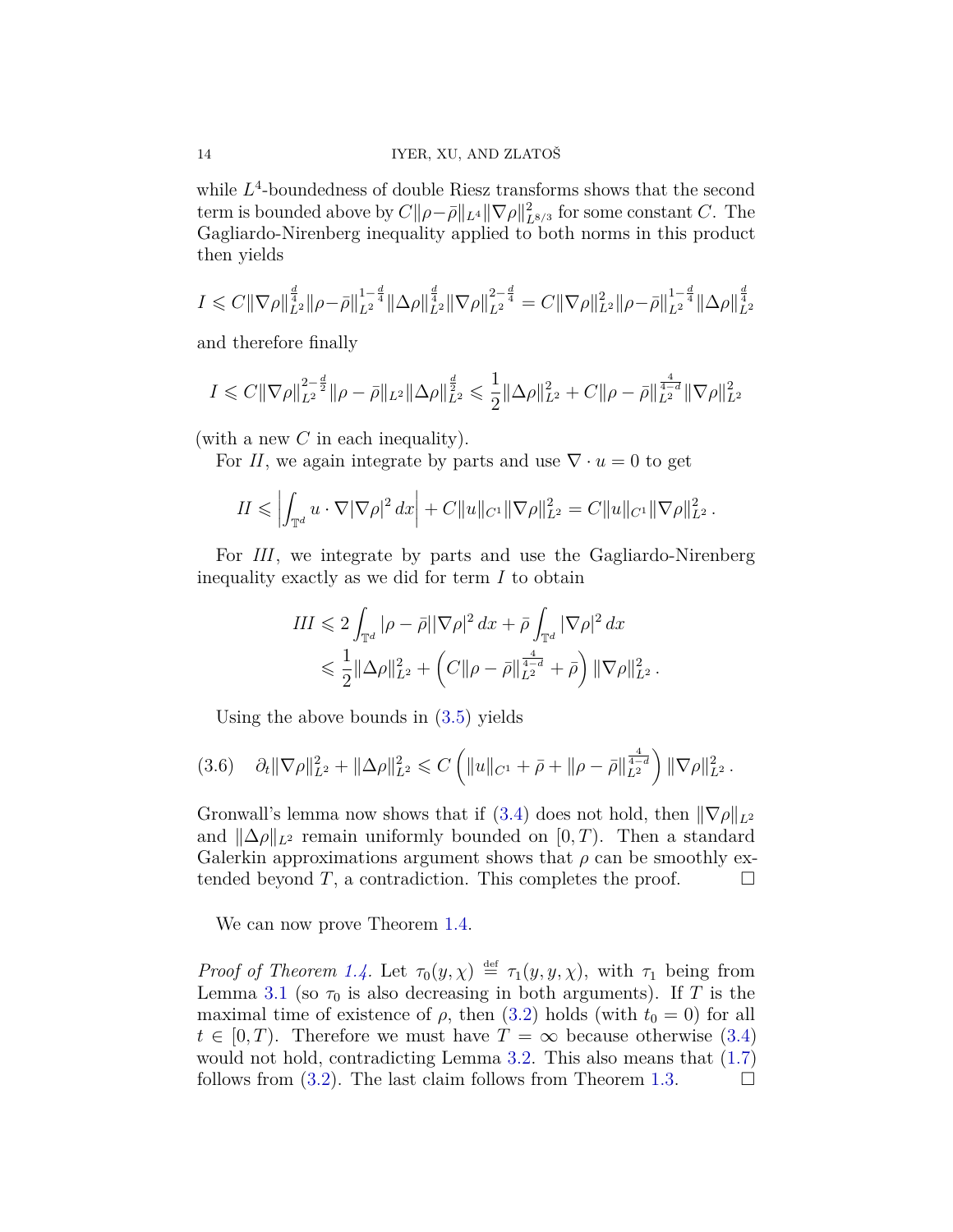### <span id="page-14-1"></span>4. **Quenching of reactions by stirring**

A well established model for the (normalized) temperature of a combusting substance (see, e.g., the reviews  $\left[ \text{Ber}02, \text{Xin}00, \text{Xin}09 \right]$ ) is the reaction diffusion equation

<span id="page-14-2"></span>(4.1) 
$$
\partial_t \theta = \Delta \theta + f(\theta).
$$

Here, the function  $\theta$  takes values in [0, 1] and the non-linear Lipschitz *reaction function f* is of the *ignition type* (other types of reaction functions model other reactive processes, including chemical kinetics and population dynamics). That is, we assume that there is  $\alpha_0 \in (0,1)$ such that

$$
f(\theta) = 0
$$
 for  $\theta \in [0, \alpha_0] \cup \{1\}$  and  $f(\theta) > 0$  for  $\theta \in (\alpha_0, 1)$ .

The number  $\alpha_0$  is *ignition temperature*, below which no burning occurs. Also note that since  $\theta \equiv 0, 1$  are stationary solutions, comparison principle indeed yields  $0 \le \theta \le 1$  whenever  $0 \le \theta_0 \le 1$ .

When the combustive process is also subject to mixing due to a prescribed incompressible drift *u*, equation [\(4.1\)](#page-14-2) becomes

<span id="page-14-3"></span>(4.1') 
$$
\partial_t \theta + u \cdot \nabla \theta = \Delta \theta + f(\theta).
$$

With or without the drift *u*, one can show using

$$
\partial_t \|\theta_t\|_{L^1} = \int_{\mathbb{T}^d} f(\theta_t) \, dx \geqslant 0
$$

that the fuel burns completely (i.e.,  $\lim_{t\to\infty}||1-\theta_t||_{L^{\infty}}=0$ ) for all initial data  $0 \le \theta_0 \le 1$  that satisfy  $\bar{\theta}_0 \stackrel{\text{def}}{=} \int_{\mathbb{T}^d} \theta_0 dx \ge \alpha_0$  and  $\theta_0 \not\equiv \alpha_0$ .

When instead  $\bar{\theta}_0 < \alpha_0$ , the fuel may or may not burn completely, and it is possible for the reaction to be *quenched*, that is,  $\|\theta_T\|_{L^\infty} \leq \alpha_0$  for some  $T \geq 0$ . Comparison principle shows that after such time T, evolution of the temperature will be governed by the linear equation [\(1.2\)](#page-2-0), and hence we will have  $\lim_{t\to\infty} ||\theta_t - \bar{\theta}_0||_{L^{\infty}} = 0.$ 

The main result of this section shows that if  $\theta_0 < \alpha_0$ , then one can always ensure quenching by choosing an incompressible drift *u* with a small enough dissipation time.

<span id="page-14-0"></span>**Theorem 4.1.** Let  $\theta$  be the solution to [\(4.1](#page-14-3)') on  $\mathbb{T}^d$  with nonnegative *initial data*  $\theta_0 \in L^{\infty}(\mathbb{T}^d)$  *with*  $\bar{\theta}_0 < \alpha_0$ *. There is*  $\tau_0 = \tau_0(\alpha_0, \bar{\theta}_0)$  *such that*  $if \tau_*(u) \leq \tau_0$  *for some divergence-free vector field u, then the reaction is quenched. In particular, if*  $\bar{\theta}_0 < \alpha_0$  *and*  $d \in \{2, 3\}$ *, then there is a time-independent smooth cellular flow u on* T *d that quenches the reaction.*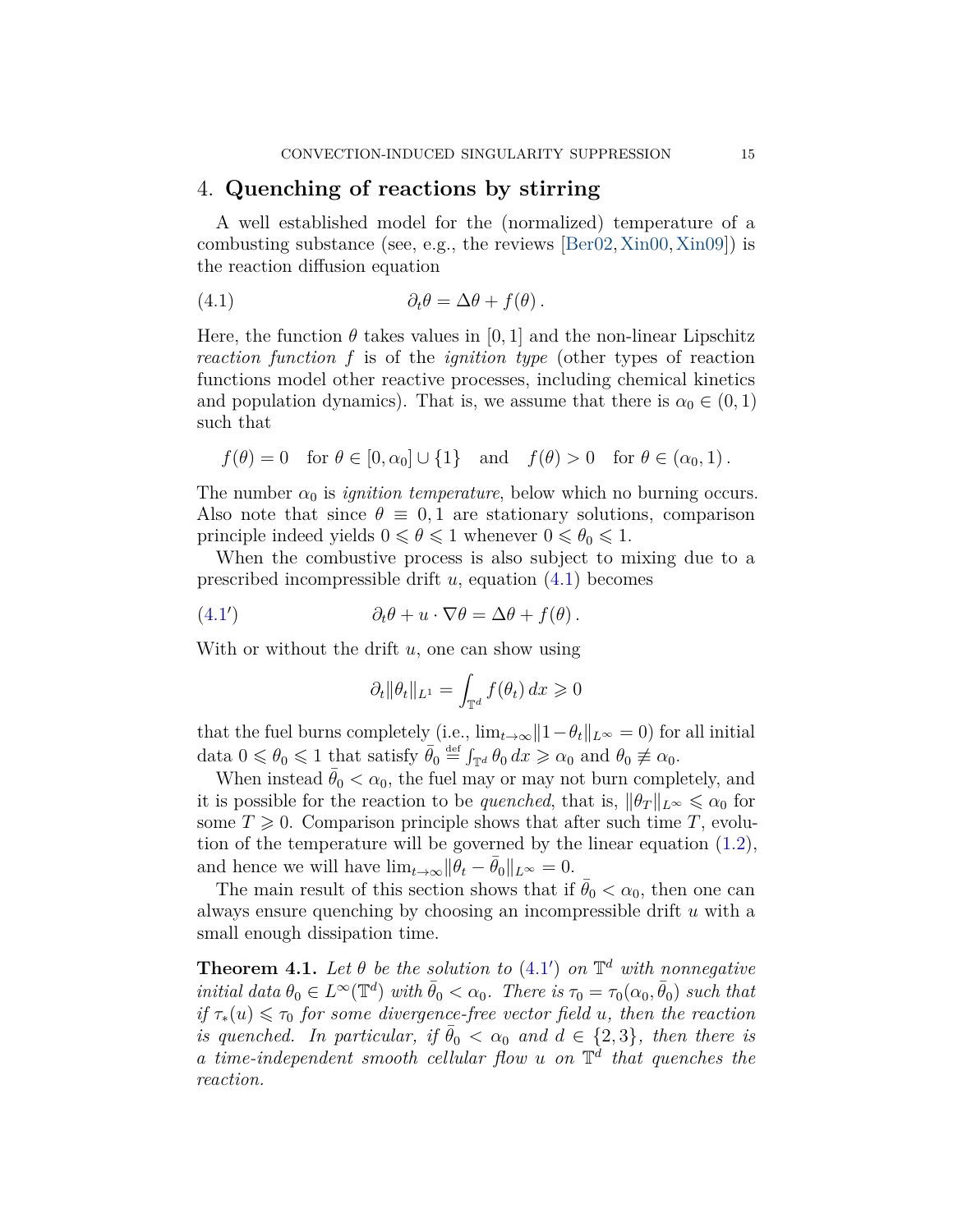*Remark.* The last claim should also hold for  $d \geq 4$ , but we are not aware of a construction of such flows. Time-periodic flows with this property can be constructed by alternating flows from Example [5.7](#page-22-7) below acting in different couples of coordinates.

Theorem [4.1](#page-14-0) and its proof are closely related to Theorem 7.2 in [\[CKRZ08\]](#page-22-2), which is a qualitative statement about a certain class of time-independent drifts (so-called relaxation-enhancing ones) on general compact manifolds. Theorem [4.1](#page-14-0) is a more quantitative result that applies to general time-dependent drifts. It is an immediate consequence of the comparison principle and the following result about equation [\(1.2\)](#page-2-0).

<span id="page-15-1"></span>**Proposition 4.2.** *There is a constant C<sup>d</sup> such that the solution operator*  $\mathcal{S}_{s,t}$  *for* [\(1.2\)](#page-2-0) *with any*  $u \in L^{\infty}((0,\infty), W^{1,\infty}(\mathbb{T}^d))$  *satisfies* 

(4.2) 
$$
\sup_{s\geq 0} \|\mathcal{S}_{s,s+t}\|_{L_0^1\to L_0^\infty} \leq \varepsilon
$$

*for every*  $\varepsilon > 0$ *, provided* 

<span id="page-15-0"></span>(4.3) 
$$
t \geqslant (C_d + d \ln^{-} \tau_*(u) + 2 \ln^{-} \varepsilon) \tau_*(u).
$$

*Proof.* There is a *u*-independent constant  $c_d \geq 1$  such that if  $\varphi$  is the solution to [\(1.2\)](#page-2-0) with mean-zero initial data  $\varphi_0 \in L^1(\mathbb{T}^d)$ , then

(4.4) 
$$
\|\varphi_{s+t}\|_{L^{\infty}} \leqslant c_d t^{-d/4} \|\varphi_s\|_{L^2}
$$

and

(4.5) 
$$
\|\varphi_{s+t}\|_{L^2} \leq c_d t^{-d/4} \|\varphi_s\|_{L^1}
$$

for any  $s \geqslant 0$  and  $t \in [0, 1]$ . The first claim is contained in Lemma 5.4 in [\[Zla10\]](#page-24-1) (see also Lemma 5.6 in [\[CKRZ08\]](#page-22-2) and Lemmas 3.1, 3.3 in [\[FKR06\]](#page-23-0)), while the second follows from it and a simple duality argument (it is also contained in Lemma 5.4 in [\[Zla10\]](#page-24-1) but with  $\frac{d}{2}$  in place of  $\frac{d}{4}$ , which would also suffice here). Notice also that while [\[Zla10\]](#page-24-1) only considers time-independent drifts, the proof of its Lemma 5.4 equally applies to the time-dependent case.

Write  $\tau_* = \tau_*(u)$  and let  $\sigma = \min\{\tau_*, 1\}$ . Then for any  $s \geqslant 0, n \in \mathbb{N}$ , and  $t \geq n\tau_* + 2\sigma$  we have

$$
\|\varphi_{s+t}\|_{L^{\infty}} \leq \|\varphi_{s+n\tau_*+2\sigma}\|_{L^{\infty}} \leq c_d \sigma^{-d/4} \|\varphi_{s+n\tau_*+\sigma}\|_{L^2}
$$
  

$$
\leq c_d \sigma^{-d/4} 2^{-n} \|\varphi_{s+\sigma}\|_{L^2} \leq c_d^2 \sigma^{-d/2} 2^{-n} \|\varphi_s\|_{L^1}.
$$

The result now follows from this estimate with

$$
n = \left\lceil \log_2(c_d^2 \sigma^{-d/2} \varepsilon^{-1}) \right\rceil
$$

and from  $\frac{1}{\ln 2} \leq 2$ , with  $C_d \stackrel{\text{def}}{=} 2 + 4 \ln c_d$ .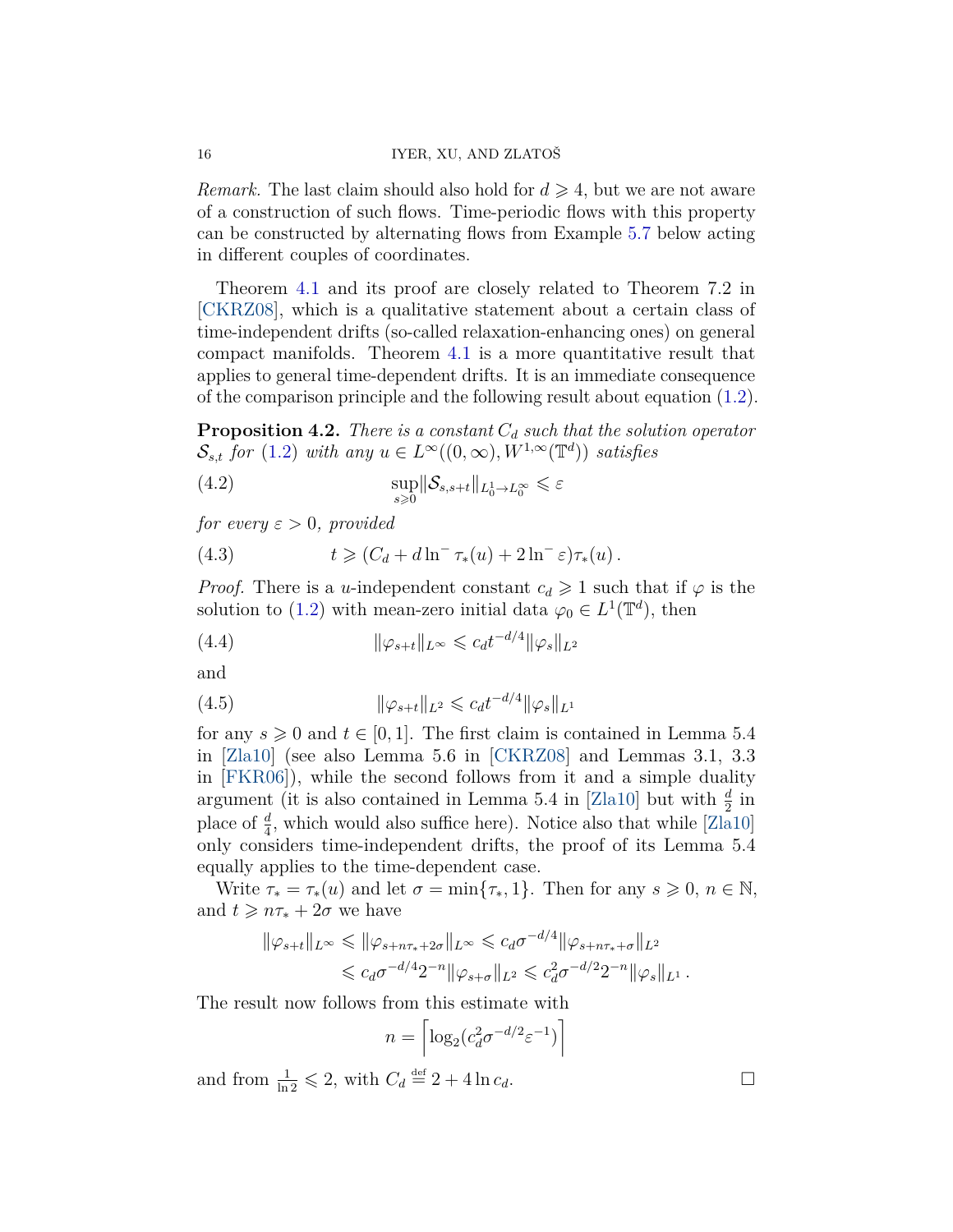We can now prove Theorem [4.1.](#page-14-0)

*Proof of Theorem [4.1.](#page-14-0)* Notice that

$$
\lambda \stackrel{\text{def}}{=} \sup_{y \in (0,1]} \frac{f(y)}{y}
$$

is finite, and if  $\varphi$  solves [\(1.2\)](#page-2-0) on  $\mathbb{T}^d$  with initial data  $\phi_0 \stackrel{\text{def}}{=} \theta_0$ , then the comparison principle shows that  $\theta_t \leqslant e^{\lambda t} \varphi_t$  for all  $t \geqslant 0$ . Let  $t_0 \stackrel{\text{def}}{=} -\frac{1}{\lambda}$  $\frac{1}{\lambda}$  ln  $\frac{\alpha_0 + \bar{\theta}_0}{2\alpha_0} > 0$  and

$$
\varepsilon \stackrel{\text{def}}{=} \alpha_0 e^{-\lambda t_0} - \bar{\theta}_0 = \frac{\alpha_0 - \bar{\theta}_0}{2} > 0.
$$

If now  $\tau_0 > 0$  is such that for any  $\tau_*(u) \leq \tau_0$  we have that the right-hand side of  $(4.3)$  is at most  $t_0$ , then Proposition [4.2](#page-15-1) shows that

$$
\|\varphi_{t_0}-\bar{\theta}_0\|_{L^\infty}\leqslant \varepsilon\|\theta_0-\bar{\theta}_0\|_{L^1}\leqslant \varepsilon\leqslant \alpha_0e^{-\lambda t_0}-\bar{\theta}_0\,.
$$

Therefore  $\|\theta_{t_0}\|_{L^{\infty}} \leq \|\varphi_{t_0}\|_{L^{\infty}}e^{\lambda t_0} \leq \alpha_0$ , completing the proof of the first claim. The last claim follows from Theorem [1.3.](#page-4-0)  $\Box$ 

### <span id="page-16-0"></span>5. **Dissipation times of periodic and cellular flows**

In this section we will prove Theorem [1.3](#page-4-0) and also provide examples of cellular flows in 2D and 3D satisfying its hypotheses.

Consider now the advection-diffusion equation  $(1.2)$  on  $\mathbb{R}^d$ , with initial data  $\varphi_0$  and a time-independent mean-zero divergence-free Lipschitz vector field *u*. Consider also the stochastic process  $X_t^x = X_t^x(\omega)$ satisfying the SDE

<span id="page-16-2"></span>(5.1) 
$$
dX_t^x = \sqrt{2} dB_t - u(X_t^x)dt, \qquad X_0^x = x.
$$

Here  $B_t = B_t(\omega)$  is a normalized Brownian motion on  $\mathbb{R}^d$  with  $B_0 = 0$ , defined on some probability space  $(\Omega, \mathcal{B}_{\infty}, \mathbb{P}_{\Omega})$ . Lemma 7.8 in [\[Øks03\]](#page-24-11) shows that if  $k_t(x, y)$  is the fundamental solution for [\(1.2\)](#page-2-0) (i.e.,  $k_t(x, \cdot)$ ) is the density for  $\tilde{X}_t^x$  and  $\mathbb{E}_{\Omega}$  the expectation with respect to  $\omega \in \Omega$ , then solutions to  $(1.2)$  satisfy

(5.2) 
$$
\varphi(t,x) = \int_{\mathbb{R}^d} k_t(x,y) \varphi_0(y) dy = \mathbb{E}_{\Omega} \big( \varphi_0(X_t^x) \big).
$$

Finally, for each vector  $e \in \mathbb{R}^d$ , the *effective diffusivity* of *u* in direction *e* is the number

<span id="page-16-1"></span>(5.3) 
$$
D_e(u) \stackrel{\text{def}}{=} \lim_{t \to \infty} \mathbb{E}_{\Omega} \left( \frac{|(X_t^x - x) \cdot e|^2}{2t} \right) \qquad (\geq 1),
$$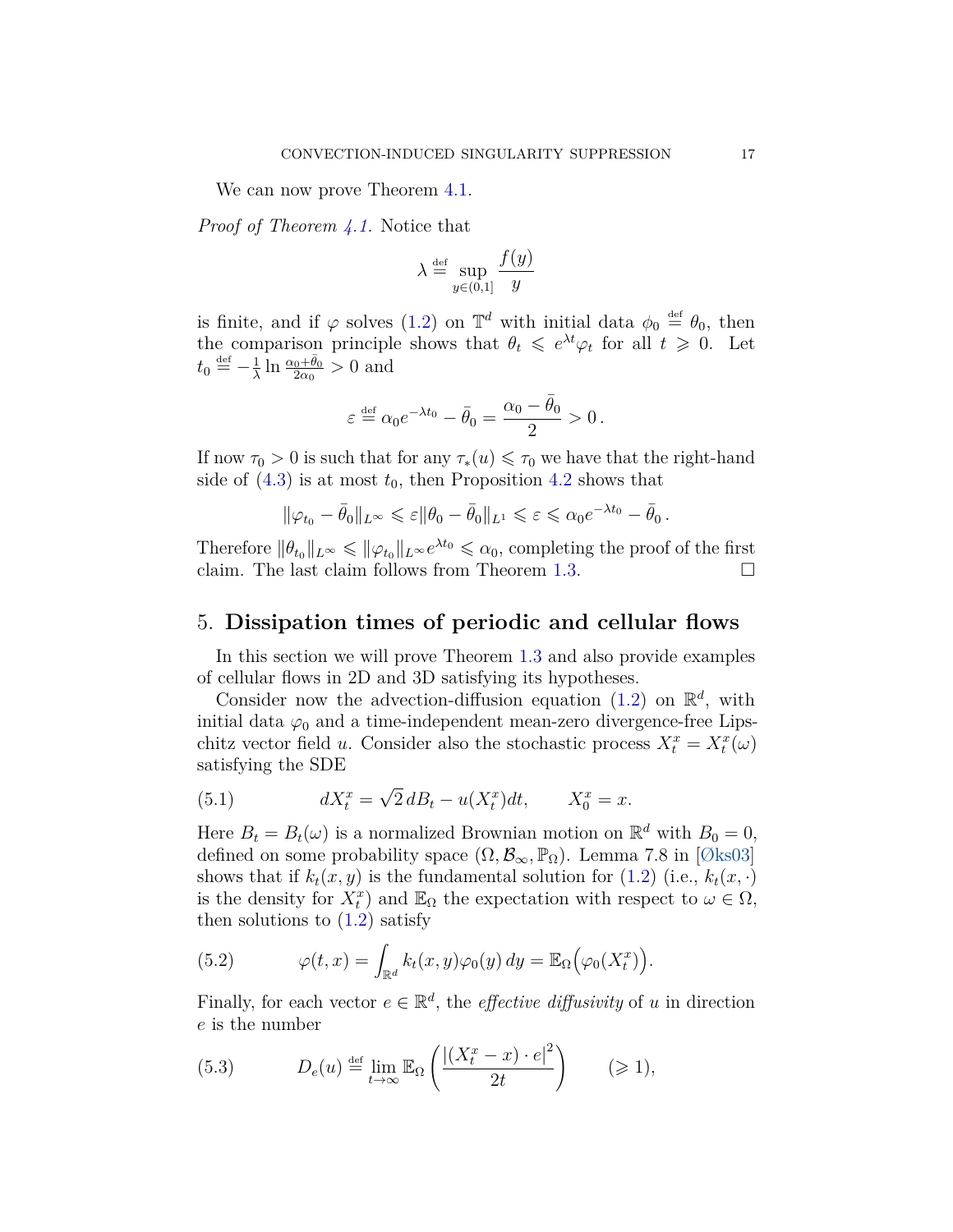with the limit being independent of  $x \in \mathbb{R}^d$ . It will be also convenient to denote

$$
D(u) \stackrel{\text{def}}{=} \min\{D_{e_1}(u), \dots, D_{e_d}(u)\} \geq 1
$$

the minimum of effective diffusivities in all the coordinate directions. We refer the reader to the discussion in Sections 1 and 2 of [\[Zla11\]](#page-24-12) for more details.

It follows from [\(5.3\)](#page-16-1) that the stochastic process travels far (relative It follows from (5.3) that the stochastic process travels far (relative<br>to  $\sqrt{t}$ , for large *t*) with large probability when the effective diffusivity is large, which may of course aid mixing when such flows are scaled down and acting on a torus. In fact, cellular flows in two dimensions have their effective diffusivities growing proportionally to the square root of their amplitudes [\[FP94,](#page-23-6)[Kor04\]](#page-23-7), so this suggests that large amplitude cellular flows (with small cells) should be good short time mixers on  $\mathbb{T}^2$ . To show that, we need to use the following result from [\[Zla11\]](#page-24-12), which is a short time large probability one-sided analogue of [\(5.3\)](#page-16-1) for 1-periodic flows, with *u*-independent constants.

<span id="page-17-1"></span>**Lemma 5.1** (Theorem 2.1 in [\[Zla11\]](#page-24-12)). *There is*  $C \geq 1$  *such that for any 1-periodic incompressible mean-zero Lipschitz flow u on* R *d , any*  $e \in \mathbb{R}^d$ , any  $\alpha > 0$ , and any  $\tau \geq 1$ , there are  $t \in [1, \tau + 1]$  and  $x \in \mathbb{R}^d$ *such that*

<span id="page-17-0"></span>(5.4) 
$$
\mathbb{P}_{\Omega}\left(|(X_t^x - x) \cdot e| \geq \alpha \sqrt{\tau D_e(u)}\right) \geq 1 - C\alpha.
$$

*Remark.* The result in [\[Zla11\]](#page-24-12) has  $t \in [0, \tau]$ , but the proof can be easily modified to obtain this version.

Because we want to consider general periods, we now extend this result to that case.

<span id="page-17-2"></span>**Lemma 5.2.** *There is*  $C \geq 1$  *such that for any l-periodic incompressible mean-zero Lipschitz flow u, any*  $e \in \mathbb{R}^d$ , any  $\alpha > 0$ , and any  $\tau \geq l^2$ , *there are*  $t \in [l^2, \tau + l^2]$  *and*  $x \in \mathbb{R}^d$  *such that* [\(5.4\)](#page-17-0) *holds.* 

*Proof.* Let  $v(x) \stackrel{\text{def}}{=} l u(lx)$ , let  $X_t^x$  be from [\(5.1\)](#page-16-2), and let  $Y_t^x \stackrel{\text{def}}{=} \frac{1}{l} X_{l^2t}^{lx}$ . Then  $Y_t^x$  satisfies

$$
dY_t^x = \sqrt{2} \frac{1}{l} dB_{l^2t} - v(Y_t^x)dt, \qquad Y_0^x = x.
$$

Since  $\frac{1}{l}B_{l^2t}$  equals  $B_t$  in law, it follows that  $Y_t^x$  is a stochastic process corresponding to the 1-periodic flow  $v$  via  $(5.1)$ . From  $(5.3)$  we immediately see that  $D_e(v) = D_e(u)$  for all  $e \in \mathbb{R}^d$ , and Lemma [5.1](#page-17-1) applied to *v* then finishes the proof.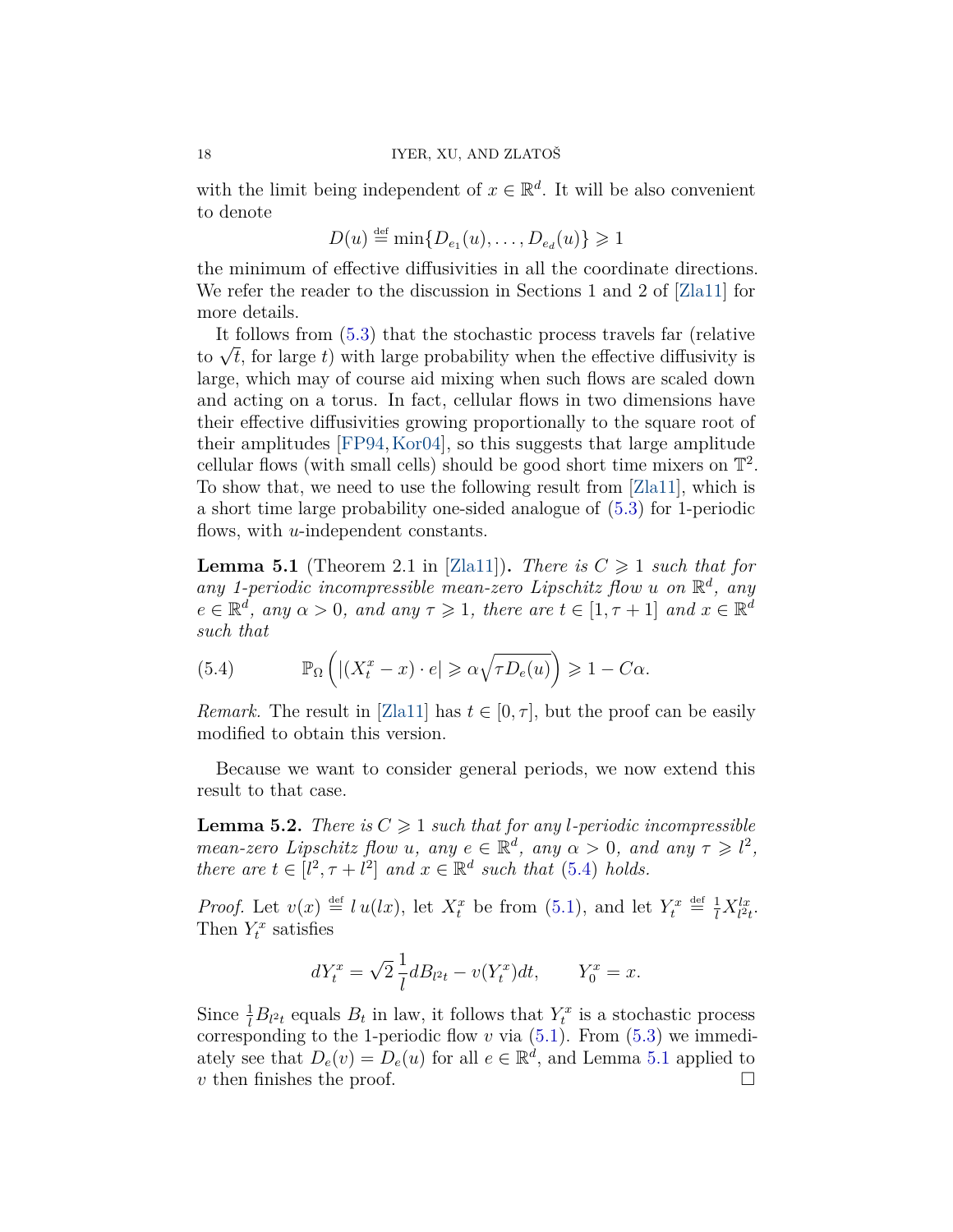Next we extend the claim to all  $x$ , in an appropriate sense. Let  $\Psi(x) \stackrel{\text{def}}{=} \int_x^{\infty} \frac{1}{\sqrt{2}}$  $\frac{1}{2\pi}e^{-y^2/2}dy$ .

<span id="page-18-0"></span>**Theorem 5.3.** *There is*  $C \geq 1$  *such that for any l-periodic incompressible mean-zero Lipschitz flow <i>u on*  $\mathbb{R}^d$ *, any e*  $\in \mathbb{S}^d$ *, any*  $\alpha \in (0,1)$ *, and*  $any \tau \geq l^2$ , there is  $t \in [l^2, \tau + l^2]$  such that for any  $x \in \mathbb{R}^d$  we have

$$
\mathbb{P}_{\Omega}\left(\left|\left(X_t^x - x\right) \cdot e\right| \geqslant \alpha \sqrt{\tau D_e(u)} - 3l \Psi^{-1}(\alpha) - 2l^2 \|u\|_{L^{\infty}}\right) \geqslant 1 - C\sqrt{\alpha}.
$$

*Also,*  $D_e(u) = D_e(u^L)$  for any  $L > 0$ , where  $u^L(x) \stackrel{\text{def}}{=} \frac{1}{L}$  $\frac{1}{L}u(\frac{x}{L})$  $\frac{x}{L}$ .

*Remark.* Note that for any 1-periodic flow *u* we now have

$$
\lim_{L \to 0} \left( 3L \Psi^{-1}(C\alpha) - 2L^2 \|u^L\|_{L^\infty} \right) = 0,
$$

with  $u^L$  being *L*-periodic. So if *u* has a large effective diffusivity,  $X_t^x$ will travel far for all *t* as small as one needs and all  $x \in \mathbb{R}^d$ , provided we scale the flow down sufficiently (and multiply by the same scaling factor). This will result in good mixing properties of such flows on  $\mathbb{T}^d$ .

*Proof.* The last claim was established in the previous proof.

It is well known that there is  $c > 0$  such that for any *l*-periodic flow *u*, the probability density function  $h_t(x, y) \stackrel{\text{def}}{=} \sum_{k \in (l \mathbb{Z})^d} k_t(x, y + k)$  of the process  $X_t^x \text{ mod } l \in (l\mathbb{T})^d$  takes values in  $[cl^{-d}, c^{-1}l^{-d}]$  when  $t = l^2$  (for each  $x \in \mathbb{T}^d$ ). Given  $\tau \geq l^2$ , take  $(t, x)$  from Lemma [5.2.](#page-17-2) Then for any  $\alpha > 0$  and *C* from Lemma [5.2](#page-17-2) we have

$$
1 - C\alpha - \mathbb{P}_{\Omega} \left( |\sqrt{2}B_1 \cdot e| > a \right)
$$
  
\$\leqslant \int\_{(l\mathbb{T})^d} h\_{l^2}(x, y) \mathbb{P}\_{\Omega} \left( \left| (X\_{t-l^2}^y - y) \cdot e \right| \geqslant \alpha \sqrt{\tau D\_e(u)} - la - l^2 \|u\|\_{L^{\infty}} \right) dy.\$

This is due to the Markov property of  $X_t^x$  as well as the fact that if  $|\sqrt{2}B_{l^2} \cdot e| \leqslant la$  (which has the same probability as  $|\sqrt{2}B_1 \cdot e| \leqslant a$ ), then  $|X_i^x - x| \leq l_a + l^2 ||u||_{L^\infty}$ . Let us now pick  $a = \sqrt{2}\Psi^{-1}(\alpha)$ , so we have  $\mathbb{P}_{\Omega}(|\sqrt{2}B_1 \cdot e| > a) \leq 2C\alpha$ . Using  $h_{l^2} \geq c l^{-d}$  and  $\int_{(l\mathbb{T})^d} h_{l^2}(x, y) dy = 1$ , we find that the measure of the set of all  $y \in (l\mathbb{T})^d$  such that

$$
\mathbb{P}_{\Omega}\left(\left|(X_{t-l^2}^y-y)\cdot e\right|\geqslant \alpha \sqrt{\tau D_e(u)}-la-l^2\|u\|_{L^\infty}\right)<1-3c^{-1}\sqrt{C\alpha}
$$

is at most  $\sqrt{C\alpha} l^d$ .

Let now  $z \in \mathbb{R}^d$  be arbitrary. Then Markov property again yields

$$
\mathbb{P}_{\Omega}\left(\left|\left(X_t^z - z\right) \cdot e\right| \geqslant \alpha \sqrt{\tau D_e(u)} - 2la - 2l^2 \|u\|_{L^{\infty}}\right) + \mathbb{P}_{\Omega}\left(\left|\sqrt{2}B_1 \cdot e\right| > a\right)
$$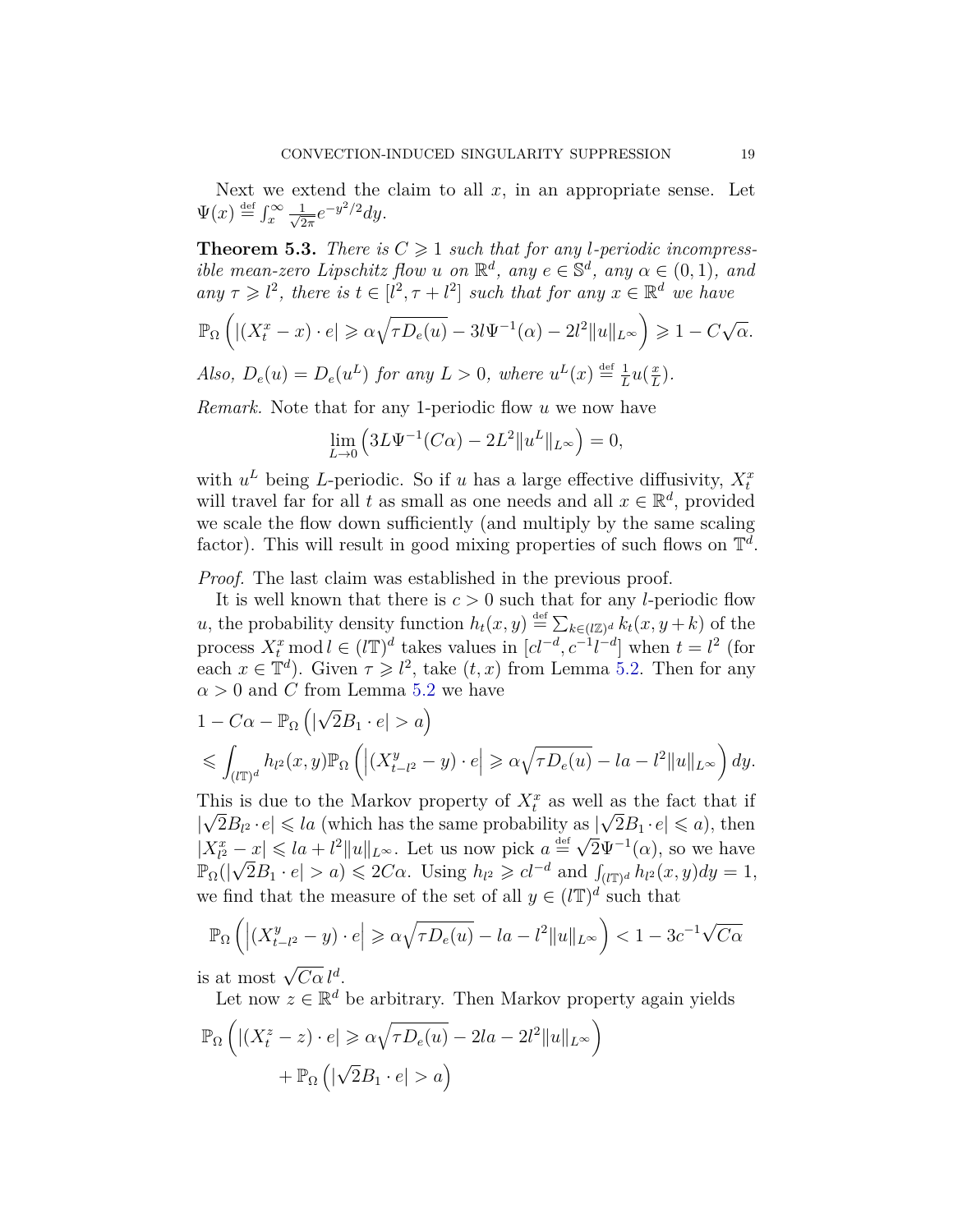$$
\geqslant \int_{(l\mathbb{T})^d} h_{l^2}(z, y) \cdot \cdot \cdot \mathbb{P}_{\Omega} \left( \left| (X_{t-l^2}^y - y) \cdot e \right| \geqslant \alpha \sqrt{\tau D_e(u)} - l a - l^2 \|u\|_{L^{\infty}} \right) dy
$$
  

$$
\geqslant 1 - 3c^{-1} \sqrt{C\alpha} - c^{-1} l^{-d} \sqrt{C\alpha} l^d.
$$

So  $C\alpha \leq 1 \leq c^{-1}$  shows for the above *t* and all  $z \in \mathbb{R}^d$ ,

$$
\mathbb{P}_{\Omega}\left(\left|\left(X_t^z - z\right) \cdot e\right| \geqslant \alpha \sqrt{\tau D_e(u)} - 2la - 2l^2 \|u\|_{L^{\infty}}\right) \geqslant 1 - 5c^{-1}\sqrt{C\alpha}.
$$

If we now change *C* to be 5 max{*C*,  $c^{-2}$ }, the result follows. □

From now on we will consider flows on  $\mathbb{T}^d$  with period  $\frac{1}{\nu}$  ( $\nu \in \mathbb{N}$ ) that are also symmetric. We say that a flow  $u$  is symmetric in  $x_n$  if we have

<span id="page-19-0"></span>(5.5) 
$$
u(R_n x) = R_n u(x) \quad \text{for all } x \in \mathbb{T}^d,
$$

where  $R_n v \stackrel{\text{def}}{=} v - 2v_n e_n$  for  $v = \sum_{n=1}^d v_n e_n \in \mathbb{R}^d$  is the reflection in the *n* th coordinate. Note that a periodic flow that is symmetric in all *d* coordinates has a cellular structure.

We let  $X_t^x$  be the process above, when *u* is considered on  $\mathbb{R}^d$  (extended periodically), and note that  $X_t^x$  mod 1 is the corresponding process on  $\mathbb{T}^d$ . Finally, for any divisor  $\mu$  of  $\nu$ , we denote by  $\mathcal{C}_{k}^{\mu}$  $\frac{\mu}{k} \stackrel{\text{def}}{=} \Pi_{n=1}^d \left[ \frac{k_n}{\mu} \right]$  $\frac{k_n}{\mu}, \frac{k_n+1}{\mu}$  $\frac{\mu+1}{\mu}$  $(k = (k_1, \ldots, k_d) \in \{0, \ldots, \mu - 1\}^d)$  the "cells" of *u* on  $\mathbb{T}^d$  of size  $\frac{1}{\mu}$  (each of which is an invariant set for the flow when *u* is symmetric).

<span id="page-19-3"></span>**Lemma 5.4.** *There is*  $C \geq 1$  *such that for any*  $\frac{1}{\nu}$ -periodic incompressible *mean-zero Lipschitz flow u that is symmetric in x<sup>n</sup> we have*

<span id="page-19-1"></span>(5.6) 
$$
|\mathbb{P}_{\Omega} (X_{\tau}^{x} \in \mathcal{C}_{k}^{\mu}) - \mathbb{P}_{\Omega} (X_{\tau}^{x} \in \mathcal{C}_{m}^{\mu})| \leq C \sqrt{\alpha}
$$

*for any*  $x \in \mathbb{R}^d$ , any  $\alpha \in (0,1)$ , any divisor  $\mu$  of  $\nu$ , and any  $k,m$  as *above such that*  $k - m$  *is a multiple of*  $e_n$ *, provided* 

(5.7) 
$$
\tau \geq \frac{(6\nu\Psi^{-1}(\alpha) + 4||u||_{L^{\infty}} + \nu^2)^2}{4\nu^4\alpha^2 D_{e_n}(u)} + \frac{2}{\nu^2}.
$$

*In particular, if u is symmetric in all coordinates, then we have*

<span id="page-19-2"></span>(5.8) 
$$
\left| \mathbb{P}_{\Omega} \left( X_{\tau}^{x} \in \mathcal{C}_{k}^{\mu} \right) - \frac{1}{\mu^{d}} \right| \leqslant C d \sqrt{\alpha}
$$

*for any*  $x \in \mathbb{R}^d$ , *any*  $\alpha, \mu$  *as above, and any*  $k, m \in \{0, \ldots, \mu - 1\}^d$ , *provided*

<span id="page-19-4"></span>(5.9) 
$$
\tau \geq \frac{(6\nu\Psi^{-1}(\alpha) + 4\|u\|_{L^{\infty}} + \nu^2)^2}{4\nu^4\alpha^2 D(u)} + \frac{2}{\nu^2}.
$$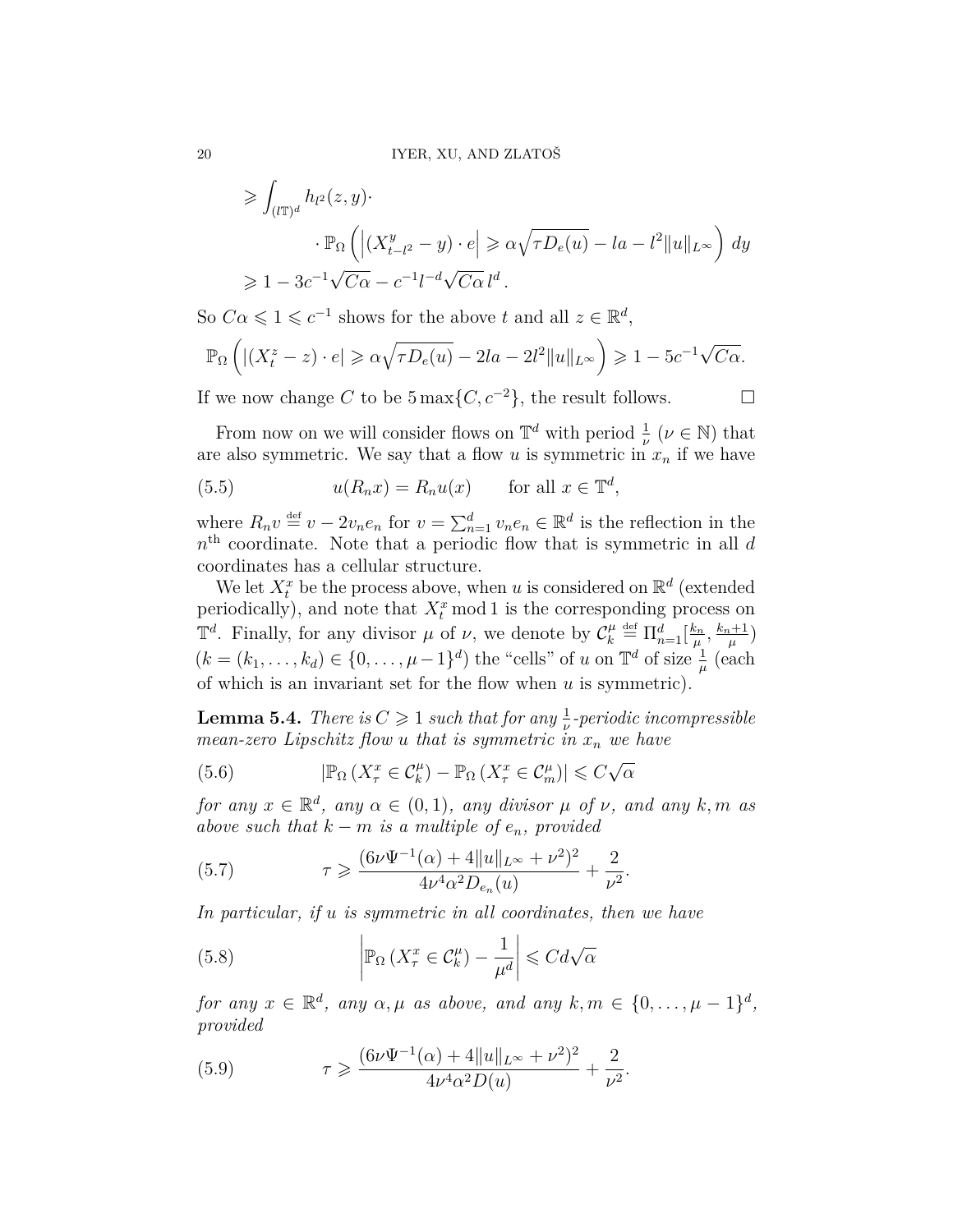*Proof.* The second claim follows from the first applied successively in all *d* coordinates, and from  $\sum_{m} \mathbb{P}_{\Omega} (X_{\tau}^{x} \in C_{m}^{\mu}) = 1$ .

As for the first claim, notice that  $(5.6)$  is implies  $\tau \geq \frac{2}{\nu^2}$  $\frac{2}{ν^2}$  and

$$
\alpha \sqrt{(\tau - \nu^{-2})D_{e_j}(u)} - 3\nu^{-1}\Psi^{-1}(\alpha) - 2\nu^{-2}||u||_{L^{\infty}} \geq \frac{1}{2}.
$$

Theorem [5.3](#page-18-0) shows that there is  $s \in \left[\frac{1}{n^2}\right]$  $\left[\frac{1}{\nu^2}, \tau\right]$  such that

$$
\mathbb{P}_{\Omega}\left(\left|\left(X_s^x - x\right)_n\right| \geqslant \frac{1}{2}\right) \geqslant 1 - C\sqrt{\alpha},
$$

when  $X_t^x$  is considered on  $\mathbb{R}^d$ . This means that there is  $\Omega' \subseteq \Omega$ with  $\mathbb{P}_{\Omega}(\Omega') \geq 1 - C\sqrt{\alpha}$  such that for each  $\omega \in \Omega'$ , the process  $X_t^x(\omega)$  mod 1 hits at least one of the two hyperplanes on  $\mathbb{T}^d$  with  $x_n \in \{\frac{k_n+m_n+1}{2\mu}, \frac{k_n+m_n+1}{2\mu} + \frac{1}{2}\}$  $\frac{1}{2}$  by time *s*.

But symmetry in  $x_n$  and  $\frac{1}{\nu}$ -periodicity show that *u* is symmetric across any hyperplane with  $x_n = \frac{j}{2n}$  $\frac{j}{2\nu}$   $(j = 0, \ldots, 2\nu - 1)$ , that is,

$$
u\left(R_n\left(x-\frac{j}{2\nu}e_n\right)+\frac{j}{2\nu}e_n\right)=u\left(R_nx+\frac{j}{\nu}e_n\right)=u(R_nx)=R_nu(x)
$$

for all  $x \in \mathbb{T}^d$ . Since also  $\mathcal{C}_k^{\mu}$  $\mu$ <sup>*k*</sup> and  $\mathcal{C}_m^{\mu}$  are mapped into each other by reflections across the hyperplanes with  $x_n \in \{\frac{k_n + m_n + 1}{2\mu}, \frac{k_n + m_n + 1}{2\mu} + \frac{1}{2}\}$  $\frac{1}{2}\},$ the law of  $B_t$  is invariant under the reflection  $R_n$ , and  $X_t^x$  satisfies the strong Markov property, it follows that

 $\mathbb{P}_{\Omega}(\omega \in \Omega' \text{ and } X_{\tau}^{\mathcal{X}}(\omega) \in \mathcal{C}_{k}^{\mu}) = \mathbb{P}_{\Omega}(\omega \in \Omega' \text{ and } X_{\tau}^{\mathcal{X}}(\omega) \in \mathcal{C}_{m}^{\mu})$ 

because  $\tau \geqslant s$ . This finishes the proof.

If  $h_t$  is as above and  $h'_t$  is the corresponding probability density kernel for the flow  $-u$  on  $\mathbb{T}^d$ , then we have  $h_t(x, y) = h'_t(y, x)$  for all  $x, y \in \mathbb{T}^d$ because  $\nabla \cdot u \equiv 0$  means that the adjoint of the operator  $e^{t(\Delta - u \cdot \nabla)}$ (whose kernel is  $h_t$ ) is  $e^{t(\Delta + u \cdot \nabla)}$  (whose kernel is  $h'_t$ ). Therefore, the solution to  $(1.2)$  on  $\mathbb{T}^d$  satisfies

$$
\int_{\mathcal{C}_k^{\mu}} \varphi(t, x) dx = \int_{\mathcal{C}_k^{\mu}} \int_{\mathbb{T}^d} h_t(x, y) \varphi_0(y) dy dx
$$

$$
= \int_{\mathbb{T}^d} \int_{\mathcal{C}_k^{\mu}} h_t'(y, x) dx \, \varphi_0(y) dy
$$

$$
= \int_{\mathbb{T}^d} \mathbb{P}_{\Omega} \left( X_t^y \in \mathcal{C}_k^{\mu} \right) \, \varphi_0(y) dy,
$$

with  $X_t^y$ <sup>*y*</sup> the process corresponding to  $-u$ . If [\(5.8\)](#page-19-2) holds and  $\varphi_0$  is mean-zero, then we obtain

$$
\left| \int_{\mathcal{C}_k^{\mu}} \varphi(\tau, x) dx \right| \leqslant C d \sqrt{\alpha} ||\varphi_0||_{L^1}
$$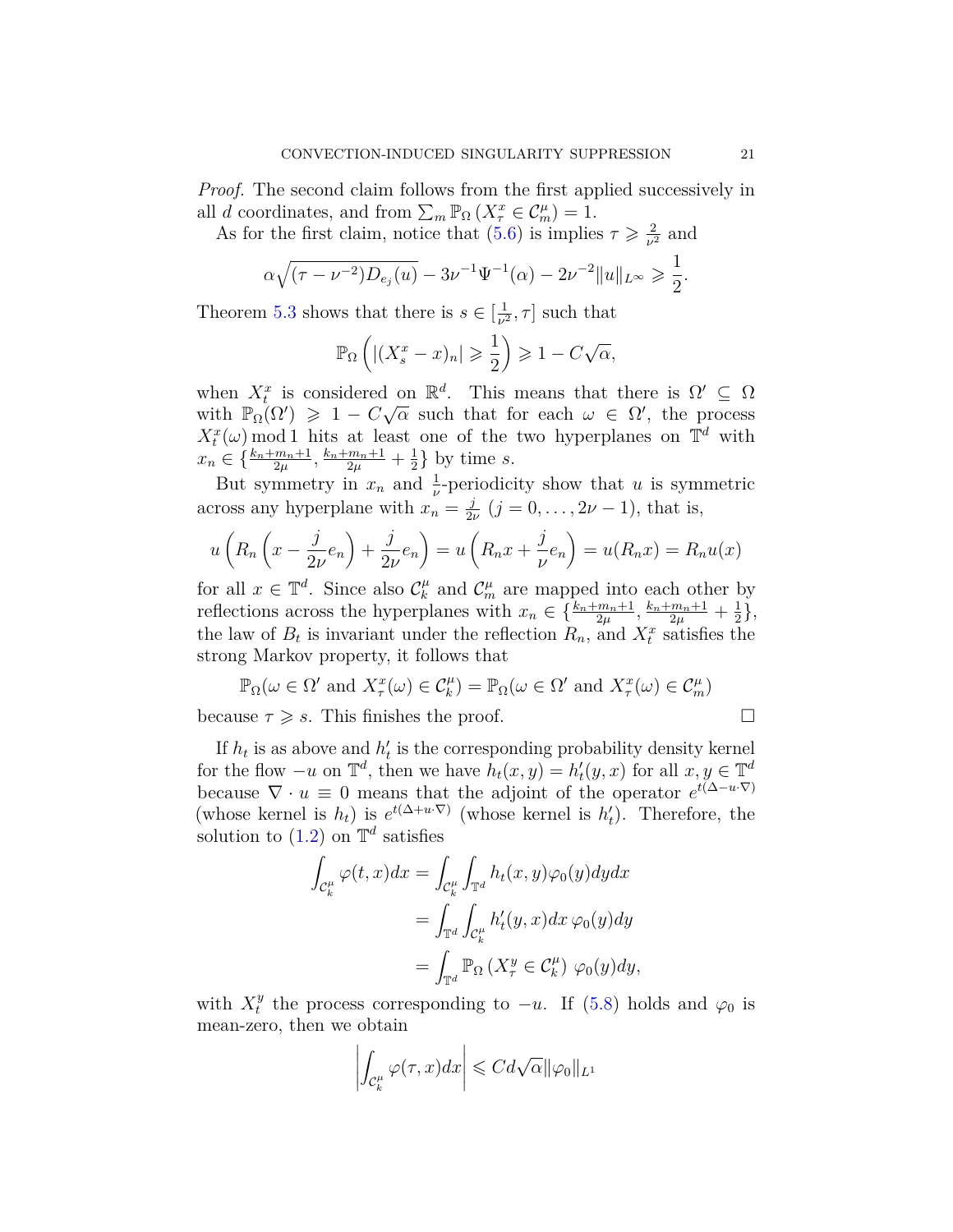for each *k*. Poincaré inequality now shows that

$$
\int_{\mathcal{C}_k^{\mu}} |\nabla \varphi(\tau, x)|^2 dx \geq C_d^{-2} \mu^2 \inf_{|a| \leq C_d \sqrt{\alpha} \mu^d ||\varphi_0||_{L^1}} \int_{\mathcal{C}_k^{\mu}} |\varphi(\tau, x) - a|^2 dx
$$

for each *k* and some  $C_d \geq 1$  (only dependent on *d*). But then

$$
\mu^{-1} \|\nabla \varphi_{\tau}\|_{L^2} \geq C_d^{-1} \left\| \left( |\varphi_{\tau}| - C_d \sqrt{\alpha} \mu^d ||\varphi_0||_{L^1} \right)^+ \right\|_{L^2}
$$
  

$$
\geq C_d^{-1} \|\varphi_{\tau}\|_{L^2} - \sqrt{\alpha} \mu^d \|\varphi_0\|_{L^1},
$$

which now implies that

<span id="page-21-1"></span>(5.10) 
$$
\frac{d}{d\tau} \|\varphi_{\tau}\|_{L^2}^2 = -2\|\nabla \varphi_{\tau}\|_{L^2}^2 \leqslant -C_d^{-1} \mu \|\varphi_{\tau}\|_{L^2}
$$

as long as  $\|\varphi_\tau\|_{L^2} \geqslant 2C_d\sqrt{\alpha}\mu^d \|\varphi_0\|_{L^2}$  (because  $\|\varphi_0\|_{L^2} \geqslant \|\varphi_0\|_{L^1}$ ). From this and Lemma [5.4](#page-19-3) we obtain the following result.

<span id="page-21-2"></span>**Theorem 5.5.** For any  $d \in \mathbb{N}$ , there is  $C_d \geq 1$  such that for any 1 *ν -periodic incompressible mean-zero Lipschitz flow u on* T *d that is symmetric in all coordinates and any mean-zero*  $\varphi_0 \in L^2(\mathbb{T}^d)$ , the *solution to* [\(1.2\)](#page-2-0) *on* T *d satisfies*

<span id="page-21-4"></span>(5.11) 
$$
\|\varphi_t\|_{L^2(\mathbb{T}^d)} \leq 2C_d\sqrt{\alpha}\mu^d \|\varphi_0\|_{L^2(\mathbb{T}^d)}
$$

*for each*  $\alpha \in (0,1)$  *and each divisor*  $\mu$  *of*  $\nu$ *, provided* 

<span id="page-21-3"></span>
$$
(5.12) \t t \geqslant \frac{(6\nu\Psi^{-1}(\alpha) + 4\|u\|_{L^{\infty}} + \nu^2)^2}{4\nu^4\alpha^2 D(-u)} + \frac{2}{\nu^2} + \frac{2C_d}{\mu} \ln^+ \frac{1}{2C_d\sqrt{\alpha}\mu^d}
$$

*Proof.* This follows from  $(5.10)$  for all times  $\tau$  satisfying  $(5.9)$  such that  $\|\varphi_{\tau}\|_{L^2} \geq 2C_d\sqrt{\alpha}\mu^d \|\varphi_0\|_{L^1}$ , noting also that  $\|\varphi_{\tau}\|_{L^2} \leq \|\varphi_0\|_{L^2}$ .

We can now prove Theorem [1.3.](#page-4-0)

*Proof.* Let  $\alpha_n \stackrel{\text{def}}{=} D(u_n)^{-1/4}$  and  $\mu_n \stackrel{\text{def}}{=} \lfloor \alpha_n^{-1/4d} \rfloor$ . Using these values for  $\alpha, \mu$  in Theorem [5.5,](#page-21-2) as well as  $u(x) = -\nu_n u_n(\nu_n x)$  with a sufficiently large  $\nu = \nu_n$  (a multiple of  $\mu_n$ ), together with the last claim in Theorem [5.3,](#page-18-0) yields that the sum of the first two fractions in  $(5.12)$  is less than  $D(u_n)^{-1/2}$ , while  $2C_d\sqrt{\alpha}\mu^d$  in [\(5.11\)](#page-21-4) is bounded above by  $2C_dD(u_n)^{-1/16}$ and the last term in [\(5.12\)](#page-21-3) is bounded above by  $\frac{C}{\mu_n} \ln 2\mu_n$  for some  $C \geq 1$ and all *n*. Since all three bounds converge to 0 as  $n \to \infty$ , the proof of the first claim is finished.

The last claim follows from this and Examples [5.7](#page-22-7) and [5.8](#page-22-8) below.  $\Box$ 

<span id="page-21-0"></span>*Remark* 5.6. We can in fact pick  $\nu_n$  to be the smallest multiple of  $\mu_n = \lfloor D(u_n)^{1/16d} \rfloor$  greater than  $||u_n||_{L^\infty}D(u_n)^{(1-8d)/32d}$  and still have the right-hand side of [\(5.12\)](#page-21-3) bounded above by  $\frac{C}{\mu_n} \ln 2\mu_n$  for some  $C \geq 1$ . That is, we have  $\tau_*(v_n) \leq \frac{C}{\mu}$  $\frac{C}{\mu_n} \ln 2\mu_n$ . In particular, if  $u_n$  are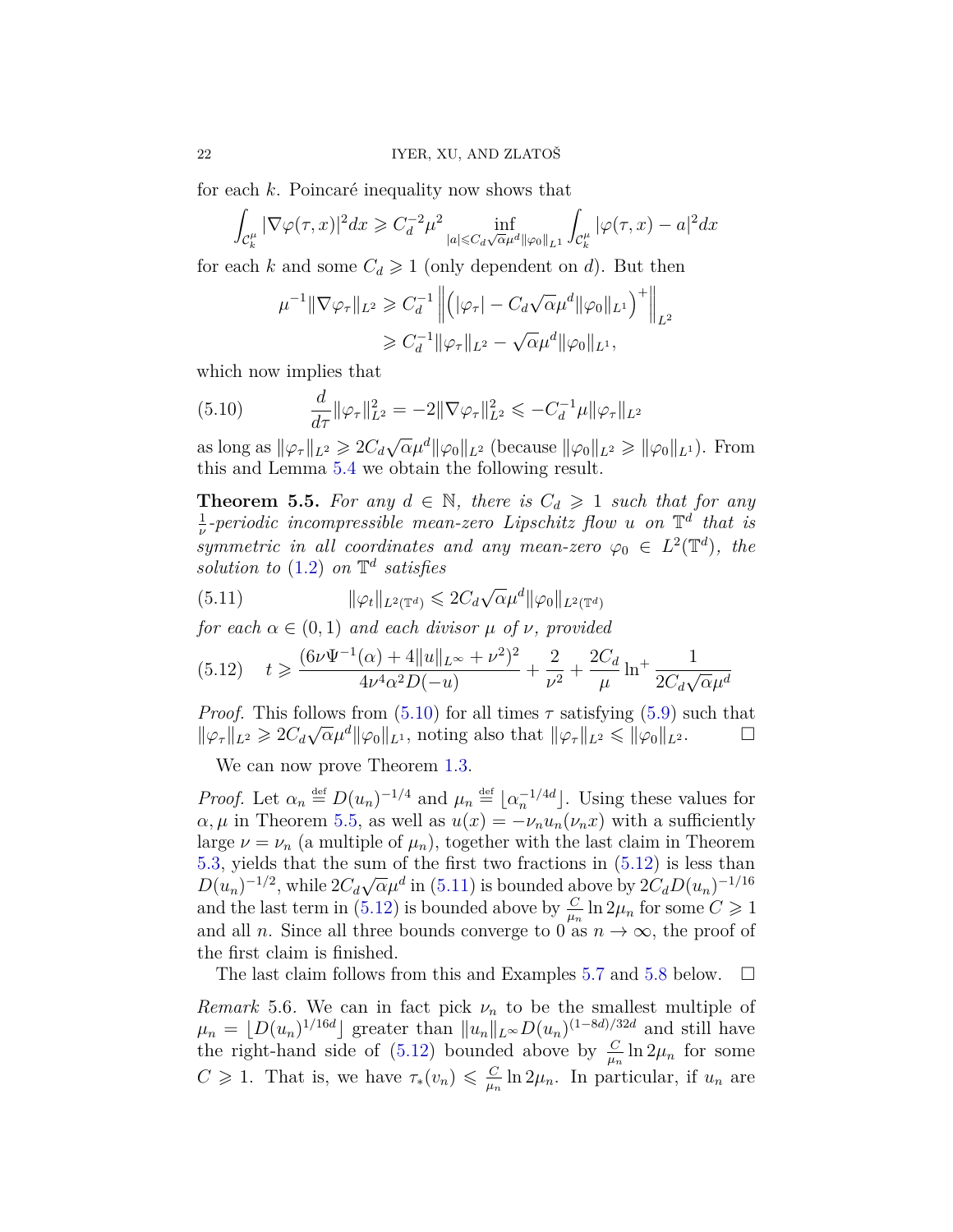the 2D flows from Example [5.7](#page-22-7) below, we obtain  $\nu_n \sim A_n^{113/128}$  and  $\tau_*(v_n) \leqslant C A_n^{-1/64} \ln A_n$ 

<span id="page-22-7"></span>*Example* 5.7. When  $d = 2$ , hypotheses of Theorem [1.3](#page-4-0) are satisfied by  $u_n(x, y) \stackrel{\text{def}}{=} A_n \nabla^{\perp} \psi(x, y)$  with  $\lim_{n \to \infty} A_n = \infty$  and any stream function  $\psi \in C^{2,\delta}(\mathbb{T}^d)$  that has only non-degenerate critical points and vanishes when  $x = 0$  or  $y = 0$ , for instance  $\psi(x, y) = \sin(2\pi x) \sin(2\pi y)$ . (When periodically extended onto  $\mathbb{R}^2$ , these flows are called cellular, with their cells being  $(k, k + 1) \times (m, m + 1)$  for any  $k, m \in \mathbb{Z}$ .) This is because then  $D(u_n) \sim A_n^{1/2}$  by [\[FP94,](#page-23-6) [Kor04\]](#page-23-7).

<span id="page-22-8"></span>*Example* 5.8. When  $d = 3$ , hypotheses of Theorem [1.3](#page-4-0) are satisfied by

$$
u_n(x, y, z) \stackrel{\text{def}}{=} A_n(\Phi_x(x, y)W'(z), \Phi_y(x, y)W'(z), 8\pi^2 \Phi(x, y)W(z))
$$

with  $\lim_{n\to\infty} A_n = \infty$ , and the functions  $\Phi(x, y) \stackrel{\text{def}}{=} \cos(2\pi x) \cos(2\pi y)$ and  $W(z) \stackrel{\text{def}}{=} \sin(2\pi z)$  (this again extends periodically to a cellular flow on  $\mathbb{R}^3$ ). We now have  $\lim_{n\to\infty} D(u_n) = \infty$  by [\[RZ07\]](#page-24-4).

### **References**

- <span id="page-22-5"></span>[ACM19] G. Alberti, G. Crippa, and A. L. Mazzucato. Exponential self-similar mixing by incompressible flows. *J. Amer. Math. Soc.*, 32(2):445–490, 2019. doi[:10.1090/jams/913.](https://doi.org/10.1090/jams/913)
- <span id="page-22-10"></span>[Ber02] H. Berestycki. *The Influence of Advection on the Propagation of Fronts in Reaction-Diffusion Equations*, pages 11–48. Springer Netherlands, Dordrecht, 2002. doi[:10.1007/978-94-010-0307-0\\_2.](https://doi.org/10.1007/978-94-010-0307-0_2)
- <span id="page-22-1"></span>[BH17] J. Bedrossian and S. He. Suppression of blow-up in Patlak-Keller-Segel via shear flows. *SIAM J. Math. Anal.*, 49(6):4722–4766, 2017. doi[:10.1137/16M1093380.](https://doi.org/10.1137/16M1093380)
- <span id="page-22-4"></span>[BHN05] H. Berestycki, F. Hamel, and N. Nadirashvili. Elliptic eigenvalue problems with large drift and applications to nonlinear propagation phenomena. *Comm. Math. Phys.*, 253(2):451–480, 2005. doi[:10.1007/s00220-004-](https://doi.org/10.1007/s00220-004-1201-9) [1201-9.](https://doi.org/10.1007/s00220-004-1201-9)
- <span id="page-22-0"></span>[BKNR10] H. Berestycki, A. Kiselev, A. Novikov, and L. Ryzhik. The explosion problem in a flow. *J. Anal. Math.*, 110:31–65, 2010. doi[:10.1007/s11854-](https://doi.org/10.1007/s11854-010-0002-7) [010-0002-7.](https://doi.org/10.1007/s11854-010-0002-7)
- <span id="page-22-2"></span>[CKRZ08] P. Constantin, A. Kiselev, L. Ryzhik, and A. Zlatoš. Diffusion and mixing in fluid flow. *Ann. of Math. (2)*, 168(2):643–674, 2008. doi[:10.4007/annals.2008.168.643.](https://doi.org/10.4007/annals.2008.168.643)
- <span id="page-22-6"></span>[CS89] S. Childress and A. M. Soward. Scalar transport and alpha-effect for a family of cat's-eye flows. *J. Fluid Mech.*, 205:99–133, 1989. doi[:10.1017/S0022112089001965.](https://doi.org/10.1017/S0022112089001965)
- <span id="page-22-3"></span>[CZDE18] M. Coti Zelati, M. G. Delgadino, and T. M. Elgindi. On the relation between enhanced dissipation time-scales and mixing rates. *ArXiv eprints*, June 2018, [1806.03258.](http://arxiv.org/abs/1806.03258)
- <span id="page-22-9"></span>[Eva98] L. C. Evans. *Partial differential equations*, volume 19 of *Graduate Studies in Mathematics*. American Mathematical Society, Providence, RI, 1998.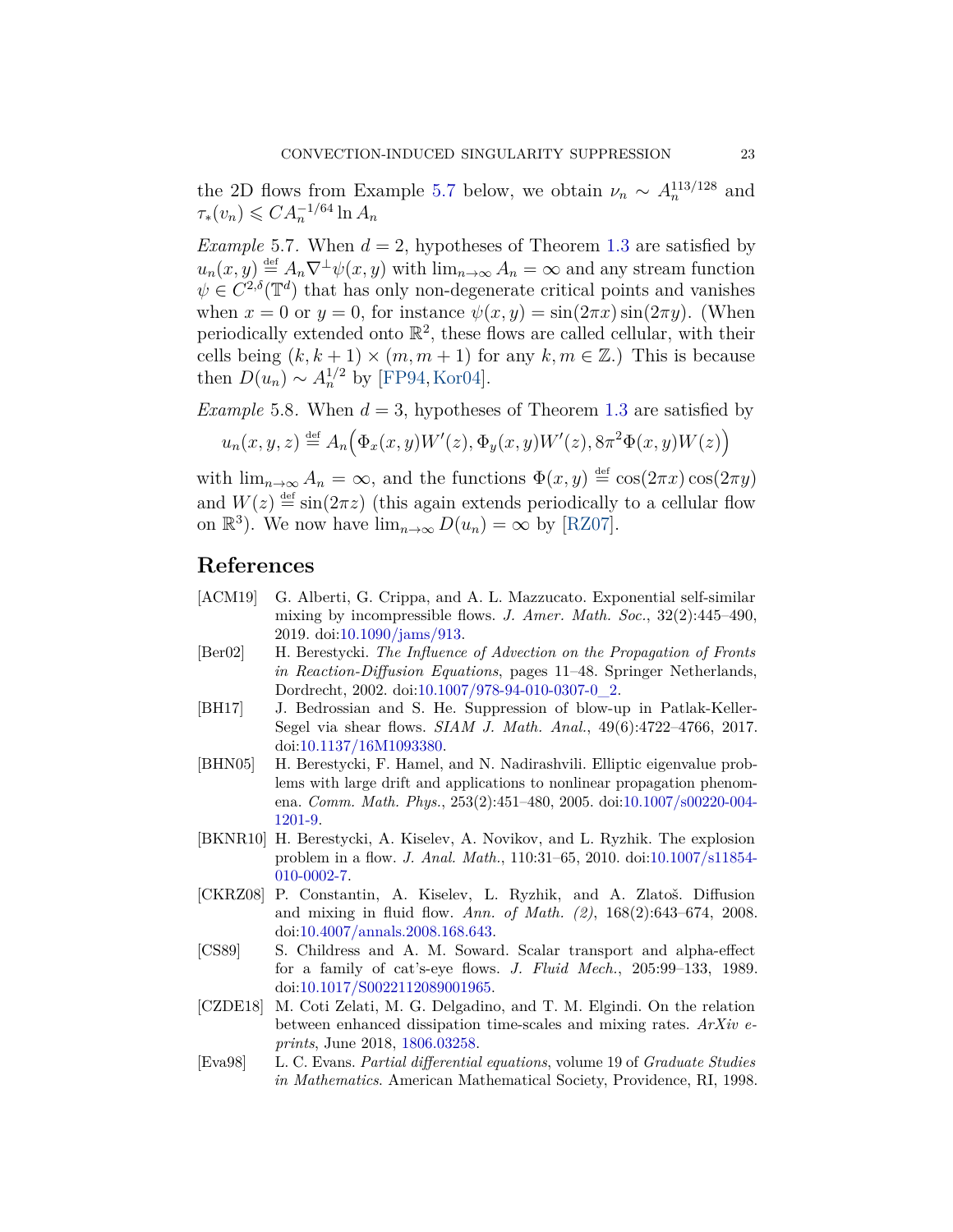- <span id="page-23-5"></span>[EZ19] T. M. Elgindi and A. Zlatoš. Universal mixers in all dimensions. *Adv. Math.*, 356:106807, 33, 2019. doi[:10.1016/j.aim.2019.106807.](https://doi.org/10.1016/j.aim.2019.106807)
- <span id="page-23-3"></span>[FI19] Y. Feng and G. Iyer. Dissipation enhancement by mixing. *Nonlinearity*, 32(5):1810–1851, 2019. doi[:10.1088/1361-6544/ab0e56.](https://doi.org/10.1088/1361-6544/ab0e56)
- <span id="page-23-0"></span>[FKR06] A. Fannjiang, A. Kiselev, and L. Ryzhik. Quenching of reaction by cellular flows. *Geom. Funct. Anal.*, 16(1):40–69, 2006. doi[:10.1007/s00039-006-](https://doi.org/10.1007/s00039-006-0554-y) [0554-y.](https://doi.org/10.1007/s00039-006-0554-y)
- <span id="page-23-6"></span>[FP94] A. Fannjiang and G. Papanicolaou. Convection enhanced diffusion for periodic flows. *SIAM J. Appl. Math.*, 54(2):333–408, 1994. doi[:10.1137/S0036139992236785.](https://doi.org/10.1137/S0036139992236785)
- <span id="page-23-4"></span>[FW03] A. Fannjiang and L. Wołowski. Noise induced dissipation in Lebesguemeasure preserving maps on *d*-dimensional torus. *J. Statist. Phys.*, 113(1- 2):335–378, 2003. doi[:10.1023/A:1025787124437.](https://doi.org/10.1023/A:1025787124437)
- <span id="page-23-1"></span>[He18] S. He. Suppression of blow-up in parabolic-parabolic Patlak-Keller-Segel via strictly monotone shear flows. *Nonlinearity*, 31(8):3651–3688, 2018. doi[:10.1088/1361-6544/aac1ce.](https://doi.org/10.1088/1361-6544/aac1ce)
- <span id="page-23-15"></span>[Her00] M. A. Herrero. Asymptotic properties of reaction-diffusion systems modeling chemotaxis. In *Applied and industrial mathematics, Venice–2, 1998*, pages 89–108. Kluwer Acad. Publ., Dordrecht, 2000.
- <span id="page-23-13"></span>[HMV97] M. A. Herrero, E. Medina, and J. J. L. Velázquez. Finite-time aggregation into a single point in a reaction-diffusion system. *Nonlinearity*, 10(6):1739– 1754, 1997. doi[:10.1088/0951-7715/10/6/016.](https://doi.org/10.1088/0951-7715/10/6/016)
- <span id="page-23-14"></span>[HMV98] M. A. Herrero, E. Medina, and J. J. L. Velázquez. Self-similar blow-up for a reaction-diffusion system. *J. Comput. Appl. Math.*, 97(1-2):99–119, 1998. doi[:10.1016/S0377-0427\(98\)00104-6.](https://doi.org/10.1016/S0377-0427(98)00104-6)
- <span id="page-23-11"></span>[Hor03] D. Horstmann. From 1970 until present: the Keller-Segel model in chemotaxis and its consequences. I. *Jahresber. Deutsch. Math.-Verein.*, 105(3):103–165, 2003. URL [http://www.mis.mpg.de/preprints/2003/](http://www.mis.mpg.de/preprints/2003/preprint2003_3.pdf) [preprint2003\\_3.pdf](http://www.mis.mpg.de/preprints/2003/preprint2003_3.pdf).
- <span id="page-23-12"></span>[Hor04] D. Horstmann. From 1970 until present: the Keller-Segel model in chemotaxis and its consequences. II. *Jahresber. Deutsch. Math.-Verein.*, 106(2):51–69, 2004.
- <span id="page-23-2"></span>[HT19] S. He and E. Tadmor. Suppressing chemotactic blow-up through a fast splitting scenario on the plane. *Arch. Ration. Mech. Anal.*, 232(2):951– 986, 2019. doi[:10.1007/s00205-018-01336-7.](https://doi.org/10.1007/s00205-018-01336-7)
- <span id="page-23-10"></span>[JL92] W. Jäger and S. Luckhaus. On explosions of solutions to a system of partial differential equations modelling chemotaxis. *Trans. Amer. Math. Soc.*, 329(2):819–824, 1992. doi[:10.2307/2153966.](https://doi.org/10.2307/2153966)
- <span id="page-23-7"></span>[Kor04] L. Koralov. Random perturbations of 2-dimensional Hamiltonian flows. *Probab. Theory Related Fields*, 129(1):37–62, 2004. doi[:10.1007/s00440-](https://doi.org/10.1007/s00440-003-0320-0) [003-0320-0.](https://doi.org/10.1007/s00440-003-0320-0)
- <span id="page-23-8"></span>[KS70] E. F. Keller and L. A. Segel. Initiation of slime mold aggregation viewed as an instability. *J. Theor. Biol.*, 26(3):399 – 415, 1970. doi[:10.1016/0022-](https://doi.org/10.1016/0022-5193(70)90092-5) [5193\(70\)90092-5.](https://doi.org/10.1016/0022-5193(70)90092-5)
- <span id="page-23-9"></span>[KS71] E. F. Keller and L. A. Segel. Model for chemotaxis. *J. Theor. Biol.*,  $30(2):225 - 234, 1971.$  doi: $10.1016/0022 - 5193(71)90050 - 6.$